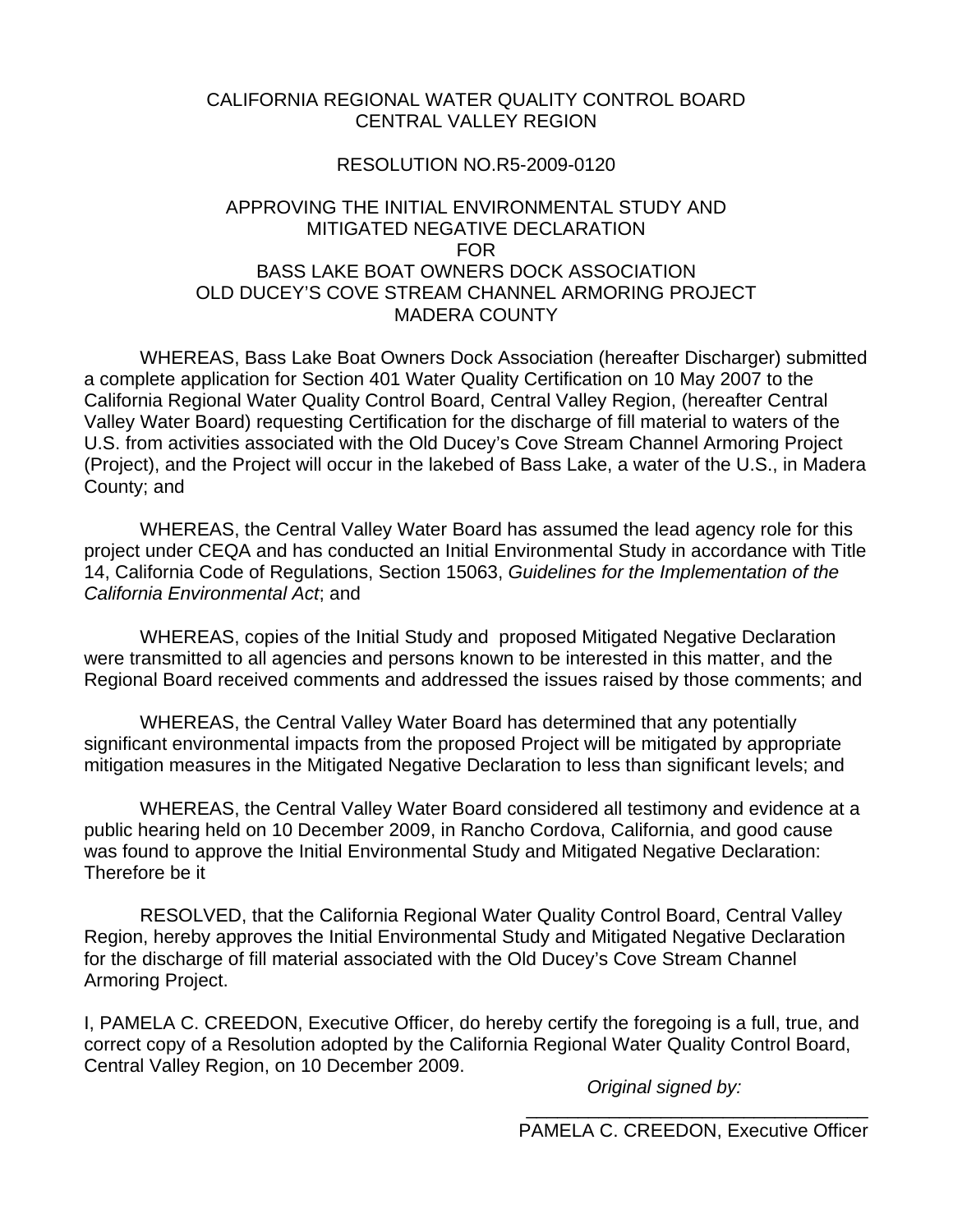# **CALIFORNIA REGIONAL WATER QUALITY CONTROL BOARD CENTRAL VALLEY REGION**

# **INITIAL ENVIRONMENTAL STUDY AND MITIGATED NEGATIVE DECLARATION FOR BASS LAKE BOAT OWNERS DOCK ASSOCIATION OLD DUCEY'S COVE STREAM CHANNEL ARMORING MADERA COUNTY**

**December 2009 (Incorporating Late Revisions)** 

# **CONTENTS**

| <b>Project Description</b>                |
|-------------------------------------------|
| <b>Environmental Checklist</b>            |
| <b>Environmental Checklist Discussion</b> |
| <b>Mitigated Negative Declaration</b>     |
| <b>Maps</b>                               |
| <b>Notice of Completion</b>               |
| <b>Comments/Responses</b>                 |
| <b>Attachments</b>                        |
|                                           |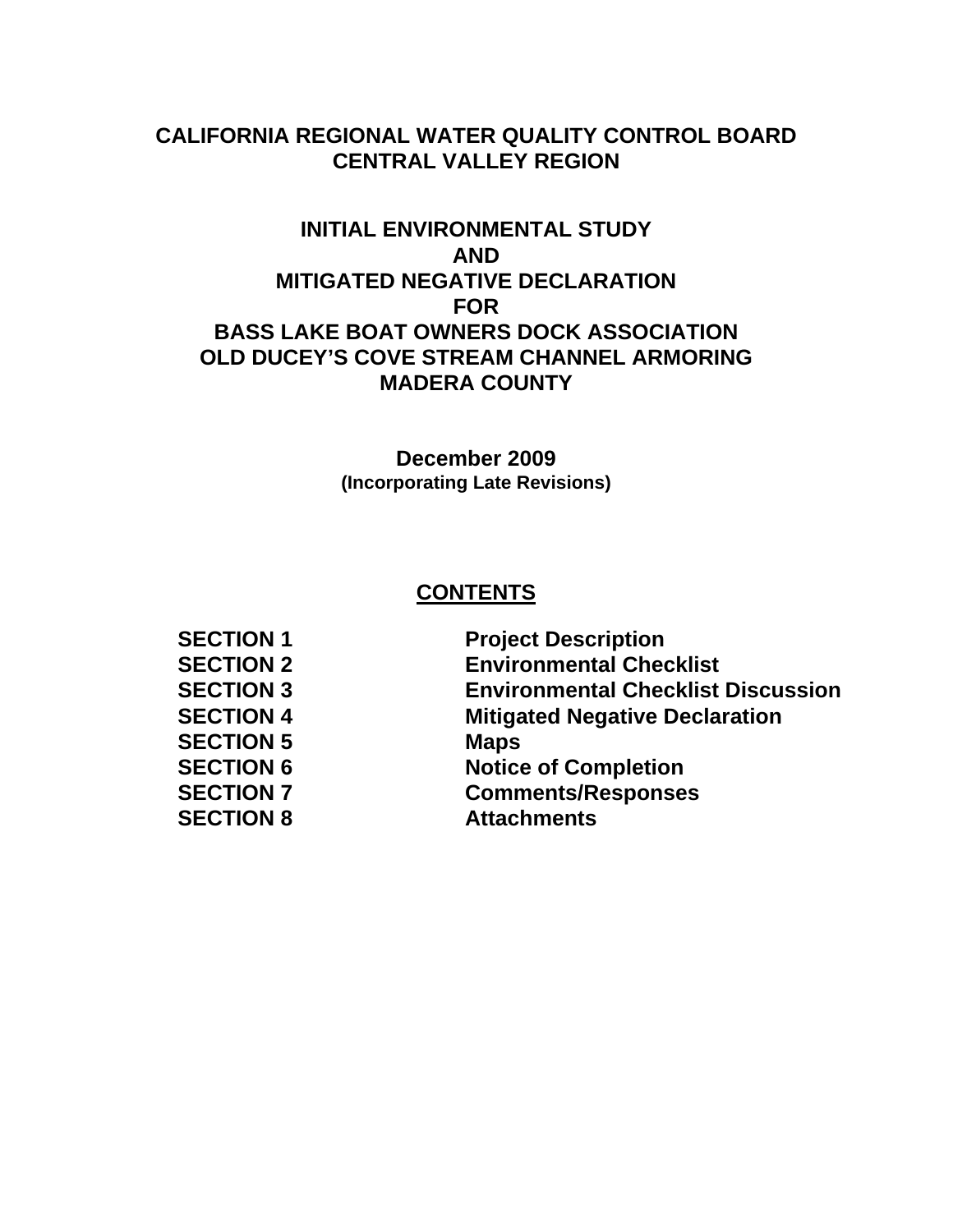#### **SECTION 1 PROJECT DESCRIPTION**

- 1. **Project Title:** Old Ducey's Cove Stream Channel Armoring Project
- 2. **Lead Agency Name and Address:** California Regional Water Quality Control Board - Central Valley Region 1685 E Street, Fresno, CA 93706
- 3. **Contact Person and Phone Number:** Debra Bates, (559) 445-6281

#### 4. **Project Location:**

Old Ducey's Cove, Bass Lake.

Section 16, T7S, R22E, MDB&M

#### 5. **Project Sponsor's Name and Address:**

 Bass Lake Boat Owners Dock Association P.O. Box 488 Bass Lake, California 93604 Attn: Jay Duhn

 Consultant: John Wilson 1400 Easton Drive #132 Bakersfield, California 93309

#### 6. **Description of Project:**

The Bass Lake Boat Owners Dock Association (hereinafter Discharger) owns a 31 slip dock in Old Ducey's Cove on Bass Lake. The dock has been in its present location since 1995. Since 2001, during periods when the lake is drawn down for the winter, Dogwood Creek has been eroding the creek channel under a portion of the dock causing damage. The Discharger proposes to backfill and armor with 35 cubic yards of rock riprap, approximately 50 linear feet of stream channel bank that has eroded from beneath the dock to provide support and prevent further damage. Soil excavated from the lakebed downstream from the project site will be used to backfill the channel bank.

The original application submitted by the Discharger in 2001 to the U.S. Army Corps of Engineers proposed to relocate the stream channel by moving approximately 550 cubic yards of fill and placing 470 cubic yards of riprap. The Discharger scaled back the project, as localized channel bank armoring placed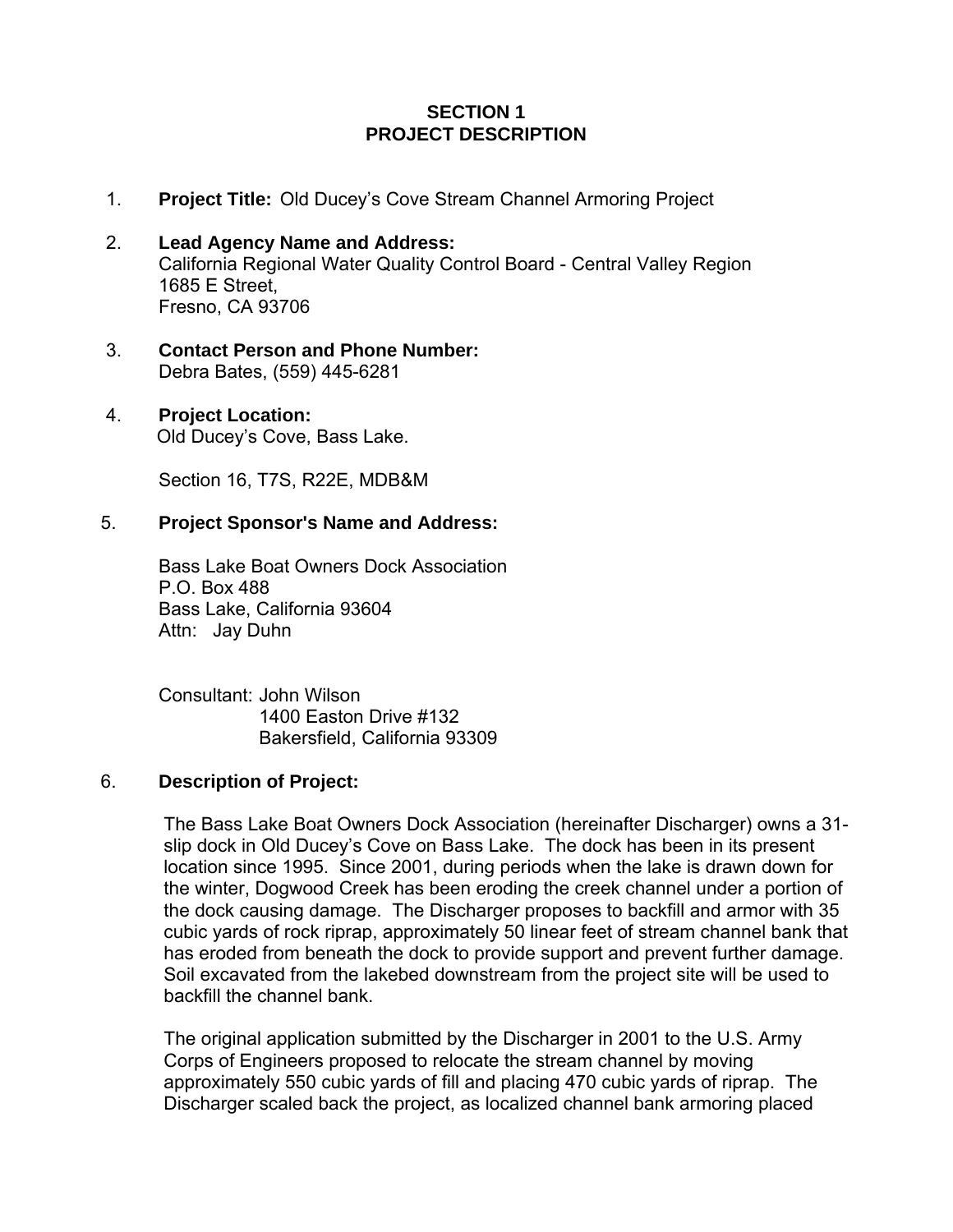### **Section 1 - PROJECT DESCRIPTION (Continued)**

during a 2003 project, upstream from the project site, has adequately prevented further erosion beneath the dock in the upstream area and has not had observable adverse effects on water quality.

Pacific Gas & Electric, owner of the lake, has approved the current project and the Discharger has entered into a Riprap Agreement (Agreement) (Attachment 1) with PG & E, to place and maintain the riprap around the dock and in the channel. Under the Agreement, the Discharger must submit a work plan that incorporates PG & E requirements and describes in detail the project's schedule, nature, scope, location and purpose. According to the terms of the agreement, the Discharger must obtain written permission from PG & E prior to commencing riprap placement or maintenance.

The California Regional Water Quality Control Board, Central Valley Region (Central Valley Water Board), is considering issuing a federal Clean Water Act Section 401 water quality certification for the proposed fill. However, prior to issuance, the Central Valley Water Board must satisfy the requirements of the California Environmental Quality Act.

The fill is being permitted under a U.S. Department of the Army Corps of Engineers (Corps) individual 404 Permit. In 2001, the Discharger submitted an initial *Application for Nationwide Permit No.13: Bank Stabilization, Section 404 of the Clean Water Act* that provides information on the original proposed fill. On 5 May 2009, the Discharger supplied the Corps additional information amending the project to include only the localized armoring described above.

Department of Fish and Game issued a determination on *Stream Alteration Notification No. R4-2001-0122*, (Attachment 2) that no existing fish or wildlife resources would be substantially adversely affected by the previously proposed, more expansive project. The Discharger re-notified the Department of Fish and Game of its modification to the project, and will not proceed with the project until it receives an updated determination.

#### 7. **Surrounding Land Uses and Setting: (Briefly describe the project's surroundings)**:

The project is confined to the lakebed in a portion of Old Ducey's Cove. The cove is an outlet of Dogwood Creek. For most of the year, the cove is filled by Bass Lake and the project site is underwater. Numerous private docks are anchored in the cove and residences surround the shoreline.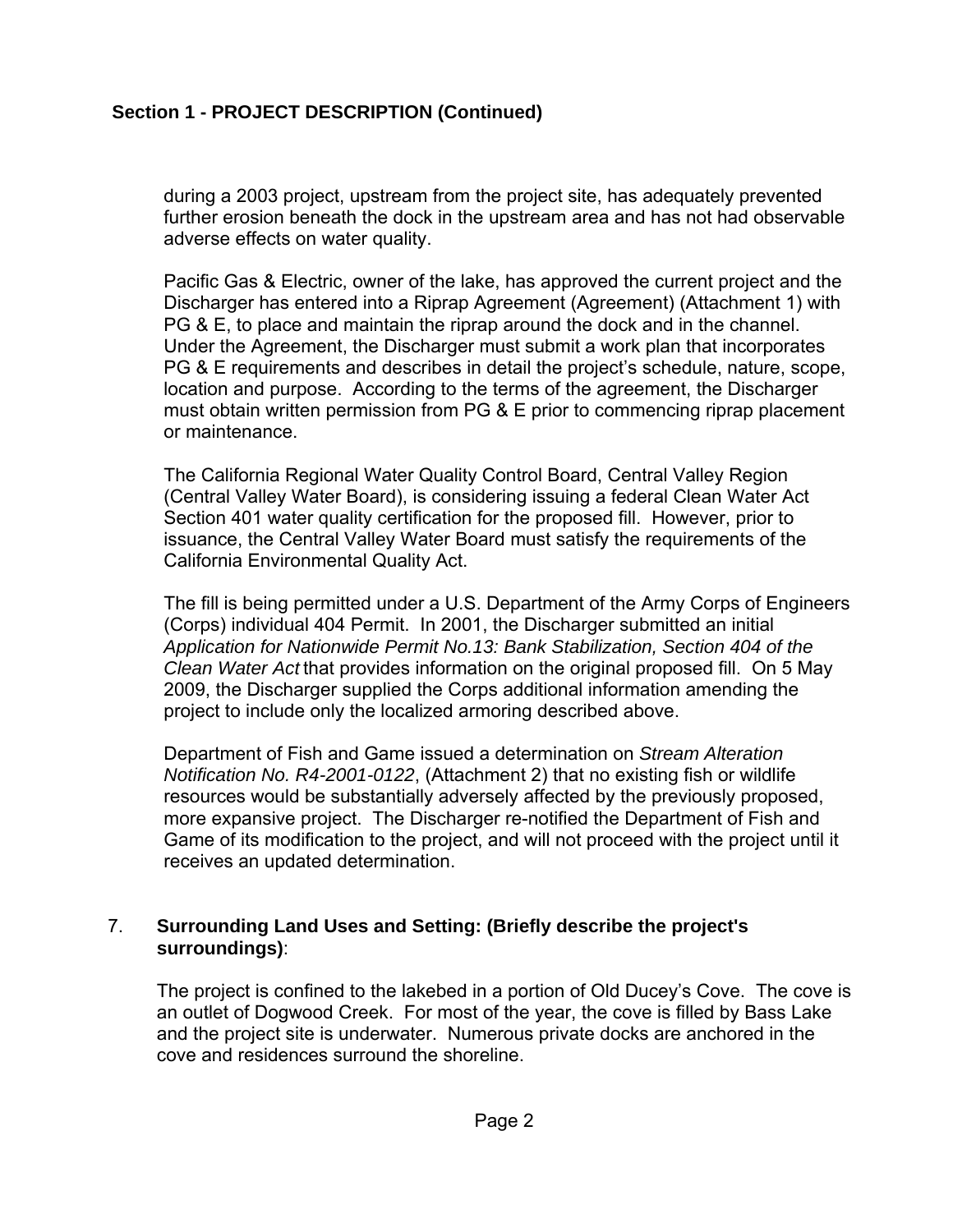# **Section 1 - PROJECT DESCRIPTION (Continued)**

### 8. **Other public agencies whose approval is required (e.g., permits, financing approval or participation agreement.):**

Department of the Army- Individual 404 permit

Department of Fish and Game- Lake or Streambed Alteration Notification

Pacific Gas & Electric- Riprap Agreement

Undetermined permits may be required in the future.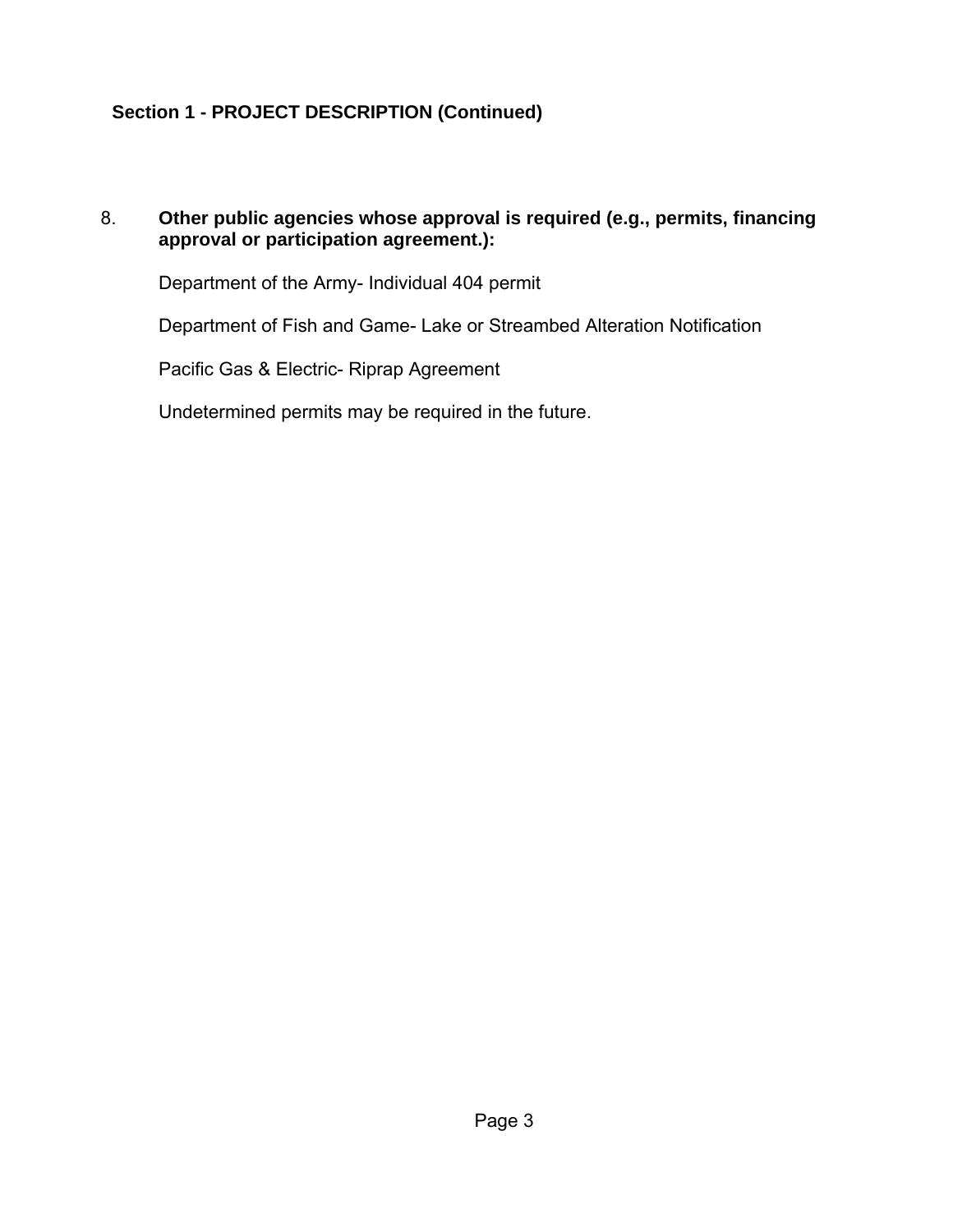#### **SECTION 2 ENVIRONMENTAL CHECKLIST**

#### ENVIRONMENTAL FACTORS POTENTIALLY AFFECTED:

The environmental factors checked below would be potentially affected by this project as indicated by the checklist on the following pages.



|                                                                                                                                                                | <b>Potentially</b><br><b>Significant</b><br>Impact | <b>Less Than</b><br>Significant<br>with<br><b>Mitigation</b><br>Incorporated<br>Impact- | <b>Less Than</b><br><b>Significant</b><br>Impact | <b>No</b><br>Impact |
|----------------------------------------------------------------------------------------------------------------------------------------------------------------|----------------------------------------------------|-----------------------------------------------------------------------------------------|--------------------------------------------------|---------------------|
| I. AESTHETICS -- Would the project:                                                                                                                            |                                                    |                                                                                         |                                                  |                     |
| a) Have a substantial adverse effect on a scenic<br>vista?                                                                                                     |                                                    |                                                                                         |                                                  |                     |
| b) Substantially damage scenic resources, including,<br>but not limited to, trees, rock outcroppings, and historic<br>buildings within a state scenic highway? |                                                    |                                                                                         |                                                  |                     |
| c) Substantially degrade the existing visual character<br>or quality of the site and its surroundings?                                                         |                                                    |                                                                                         |                                                  |                     |
| d) Create a new source of substantial light or glare<br>which would adversely affect day or nighttime views in<br>the area?                                    |                                                    |                                                                                         |                                                  |                     |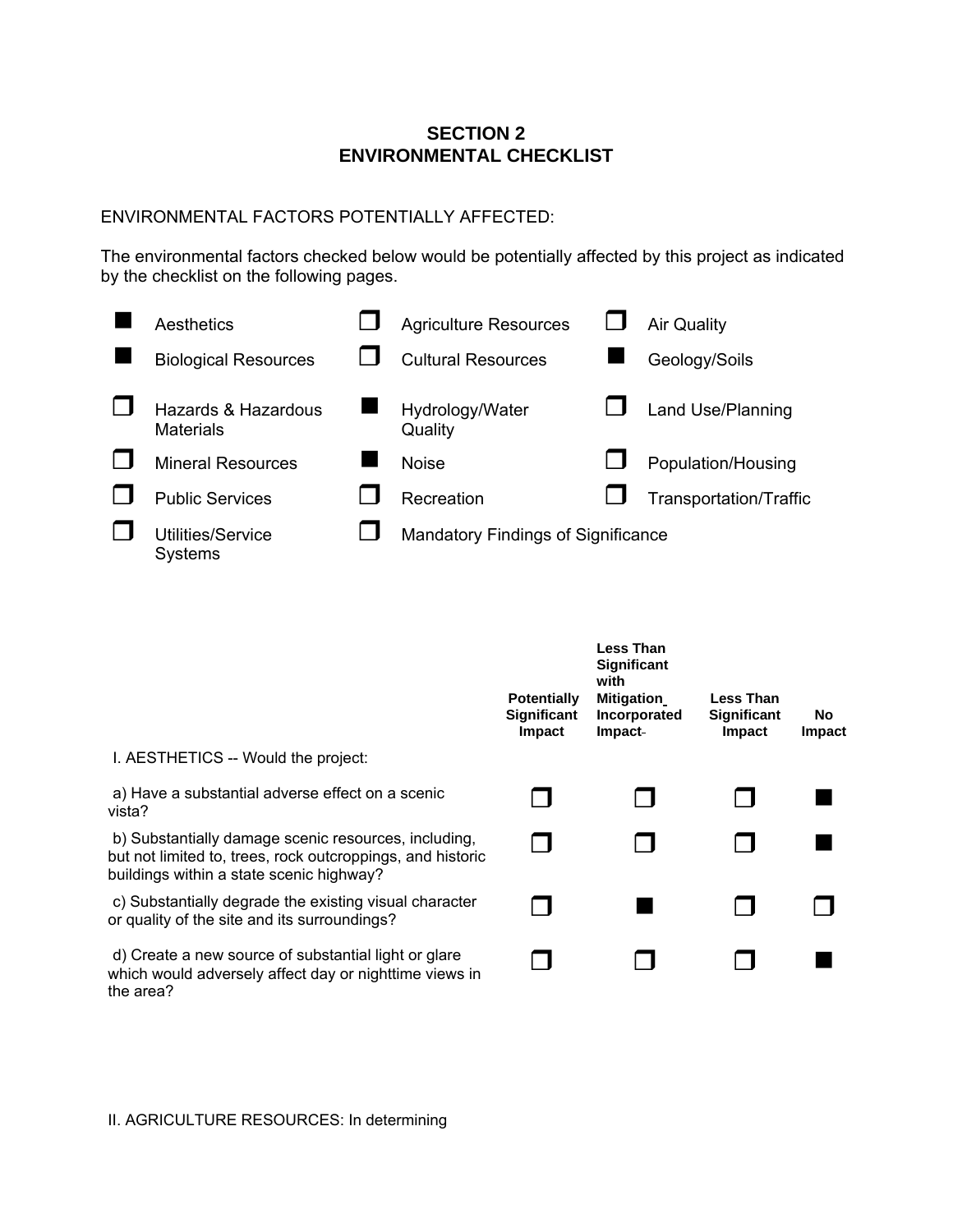|                                                                                                                                                                                                                                                                                                                                                              | <b>Potentially</b><br>Significant<br>Impact | <b>Less Than</b><br>Significant<br>with<br>Mitigation<br>Incorporated<br>Impact- | <b>Less Than</b><br>Significant<br>Impact | No<br><b>Impact</b> |
|--------------------------------------------------------------------------------------------------------------------------------------------------------------------------------------------------------------------------------------------------------------------------------------------------------------------------------------------------------------|---------------------------------------------|----------------------------------------------------------------------------------|-------------------------------------------|---------------------|
| whether impacts to agricultural resources are<br>significant environmental effects, lead agencies may<br>refer to the California Agricultural Land Evaluation and<br>Site Assessment Model (1997) prepared by the<br>California Dept. of Conservation as an optional model<br>to use in assessing impacts on agriculture and<br>farmland. Would the project: |                                             |                                                                                  |                                           |                     |
| a) Convert Prime Farmland, Unique Farmland, or<br>Farmland of Statewide Importance (Farmland), as<br>shown on the maps prepared pursuant to the<br>Farmland Mapping and Monitoring Program of the<br>California Resources Agency, to non-agricultural use?                                                                                                   |                                             |                                                                                  |                                           |                     |
| b) Conflict with existing zoning for agricultural use, or a<br>Williamson Act contract?                                                                                                                                                                                                                                                                      |                                             |                                                                                  |                                           |                     |
| c) Involve other changes in the existing environment<br>which, due to their location or nature, could result in<br>conversion of Farmland, to non-agricultural use?                                                                                                                                                                                          |                                             |                                                                                  |                                           |                     |
| III. AIR QUALITY -- Where available, the significance<br>criteria established by the applicable air quality<br>management or air pollution control district may be<br>relied upon to make the following determinations.<br>Would the project:                                                                                                                |                                             |                                                                                  |                                           |                     |
| a) Conflict with or obstruct implementation of the<br>applicable air quality plan?                                                                                                                                                                                                                                                                           |                                             |                                                                                  |                                           |                     |
| b) Violate any air quality standard or contribute<br>substantially to an existing or projected air quality<br>violation?                                                                                                                                                                                                                                     |                                             |                                                                                  |                                           |                     |
| c) Result in a cumulatively considerable net increase<br>of any criteria pollutant for which the project region is<br>non-attainment under an applicable federal or state<br>ambient air quality standard (including releasing<br>emissions which exceed quantitative thresholds for<br>ozone precursors)?                                                   |                                             |                                                                                  |                                           |                     |
| d) Expose sensitive receptors to substantial pollutant<br>concentrations?                                                                                                                                                                                                                                                                                    |                                             |                                                                                  |                                           |                     |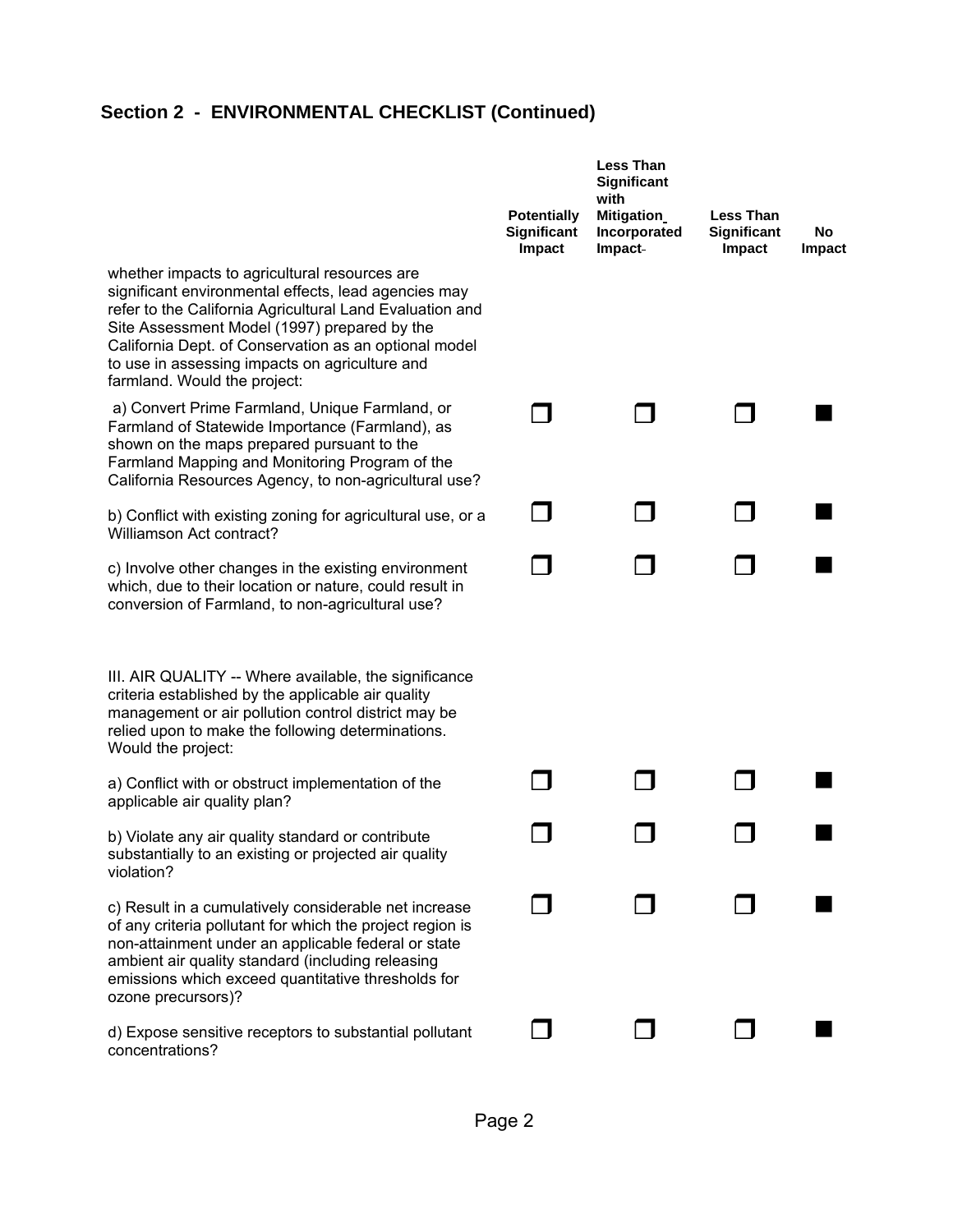|                                                                                                                                                                                                                                                                                                                                                                                   | <b>Potentially</b><br>Significant<br>Impact | <b>Less Than</b><br>Significant<br>with<br><b>Mitigation</b><br>Incorporated<br>Impact- | <b>Less Than</b><br>Significant<br>Impact | No<br><b>Impact</b> |
|-----------------------------------------------------------------------------------------------------------------------------------------------------------------------------------------------------------------------------------------------------------------------------------------------------------------------------------------------------------------------------------|---------------------------------------------|-----------------------------------------------------------------------------------------|-------------------------------------------|---------------------|
| e) Create objectionable odors affecting a substantial<br>number of people?                                                                                                                                                                                                                                                                                                        |                                             |                                                                                         |                                           |                     |
| IV. BIOLOGICAL RESOURCES -- Would the project:<br>a) Have a substantial adverse effect, either directly or<br>through habitat modifications, on any species identified<br>as a candidate, sensitive, or special status species in<br>local or regional plans, policies, or regulations, or by<br>the California Department of Fish and Game or U.S.<br>Fish and Wildlife Service? |                                             |                                                                                         |                                           |                     |
| b) Have a substantial adverse effect on any riparian<br>habitat or other sensitive natural community identified<br>in local or regional plans, policies, regulations or by the<br>California Department of Fish and Game or US Fish<br>and Wildlife Service?                                                                                                                      |                                             |                                                                                         |                                           |                     |
| c) Have a substantial adverse effect on federally<br>protected wetlands as defined by Section 404 of the<br>Clean Water Act (including, but not limited to, marsh,<br>vernal pool, coastal, etc.) through direct removal,<br>filling, hydrological interruption, or other means?                                                                                                  |                                             |                                                                                         |                                           |                     |
| d) Interfere substantially with the movement of any<br>native resident or migratory fish or wildlife species or<br>with established native resident or migratory wildlife<br>corridors, or impede the use of native wildlife nursery<br>sites?                                                                                                                                    |                                             |                                                                                         |                                           |                     |
| e) Conflict with any local policies or ordinances<br>protecting biological resources, such as a tree<br>preservation policy or ordinance?                                                                                                                                                                                                                                         |                                             |                                                                                         |                                           |                     |
| f) Conflict with the provisions of an adopted Habitat<br>Conservation Plan, Natural Community Conservation<br>Plan, or other approved local, regional, or state habitat<br>conservation plan?                                                                                                                                                                                     |                                             |                                                                                         |                                           |                     |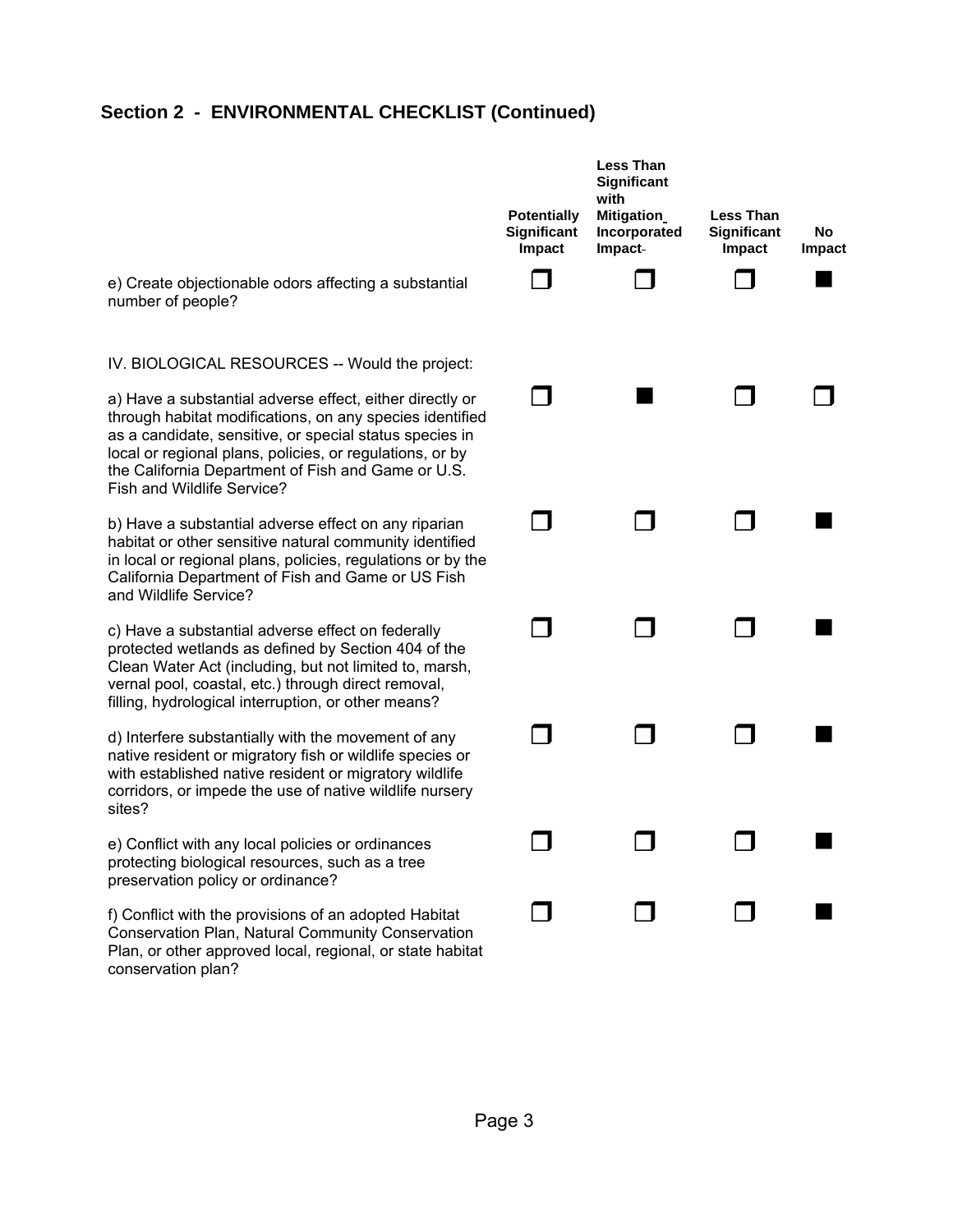|                                                                                                                                                                                                                                                                                                       | <b>Potentially</b><br>Significant<br>Impact | <b>Less Than</b><br>Significant<br>with<br>Mitigation<br>Incorporated<br><b>Impact</b> | <b>Less Than</b><br>Significant<br>Impact | No.<br><b>Impact</b> |
|-------------------------------------------------------------------------------------------------------------------------------------------------------------------------------------------------------------------------------------------------------------------------------------------------------|---------------------------------------------|----------------------------------------------------------------------------------------|-------------------------------------------|----------------------|
| V. CULTURAL RESOURCES -- Would the project:                                                                                                                                                                                                                                                           |                                             |                                                                                        |                                           |                      |
| a) Cause a substantial adverse change in the<br>significance of a historical resource as defined in §<br>15064.5?                                                                                                                                                                                     |                                             |                                                                                        |                                           |                      |
| b) Cause a substantial adverse change in the<br>significance of an archaeological resource pursuant to<br>§ 15064.5?                                                                                                                                                                                  |                                             |                                                                                        |                                           |                      |
| c) Directly or indirectly destroy a unique<br>paleontological resource or site or unique geologic<br>feature?                                                                                                                                                                                         |                                             |                                                                                        |                                           |                      |
| d) Disturb any human remains, including those interred<br>outside of formal cemeteries?                                                                                                                                                                                                               |                                             |                                                                                        |                                           |                      |
| VI. GEOLOGY AND SOILS -- Would the project:                                                                                                                                                                                                                                                           |                                             |                                                                                        |                                           |                      |
| a) Expose people or structures to potential substantial<br>adverse effects, including the risk of loss, injury, or<br>death involving:                                                                                                                                                                |                                             |                                                                                        |                                           |                      |
| i) Rupture of a known earthquake fault, as delineated<br>on the most recent Alquist-Priolo Earthquake Fault<br>Zoning Map issued by the State Geologist for the area<br>or based on other substantial evidence of a known<br>fault? Refer to Division of Mines and Geology Special<br>Publication 42. |                                             |                                                                                        |                                           |                      |
| ii) Strong seismic ground shaking?                                                                                                                                                                                                                                                                    |                                             |                                                                                        |                                           |                      |
| iii) Seismic-related ground failure, including<br>liquefaction?                                                                                                                                                                                                                                       |                                             |                                                                                        |                                           |                      |
| iv) Landslides?                                                                                                                                                                                                                                                                                       |                                             |                                                                                        |                                           |                      |
| b) Result in substantial soil erosion or the loss of<br>topsoil?                                                                                                                                                                                                                                      |                                             |                                                                                        |                                           |                      |
| c) Be located on a geologic unit or soil that is unstable,<br>or that would become unstable as a result of the<br>project, and potentially result in on- or off-site<br>landslide, lateral spreading, subsidence, liquefaction                                                                        |                                             |                                                                                        |                                           |                      |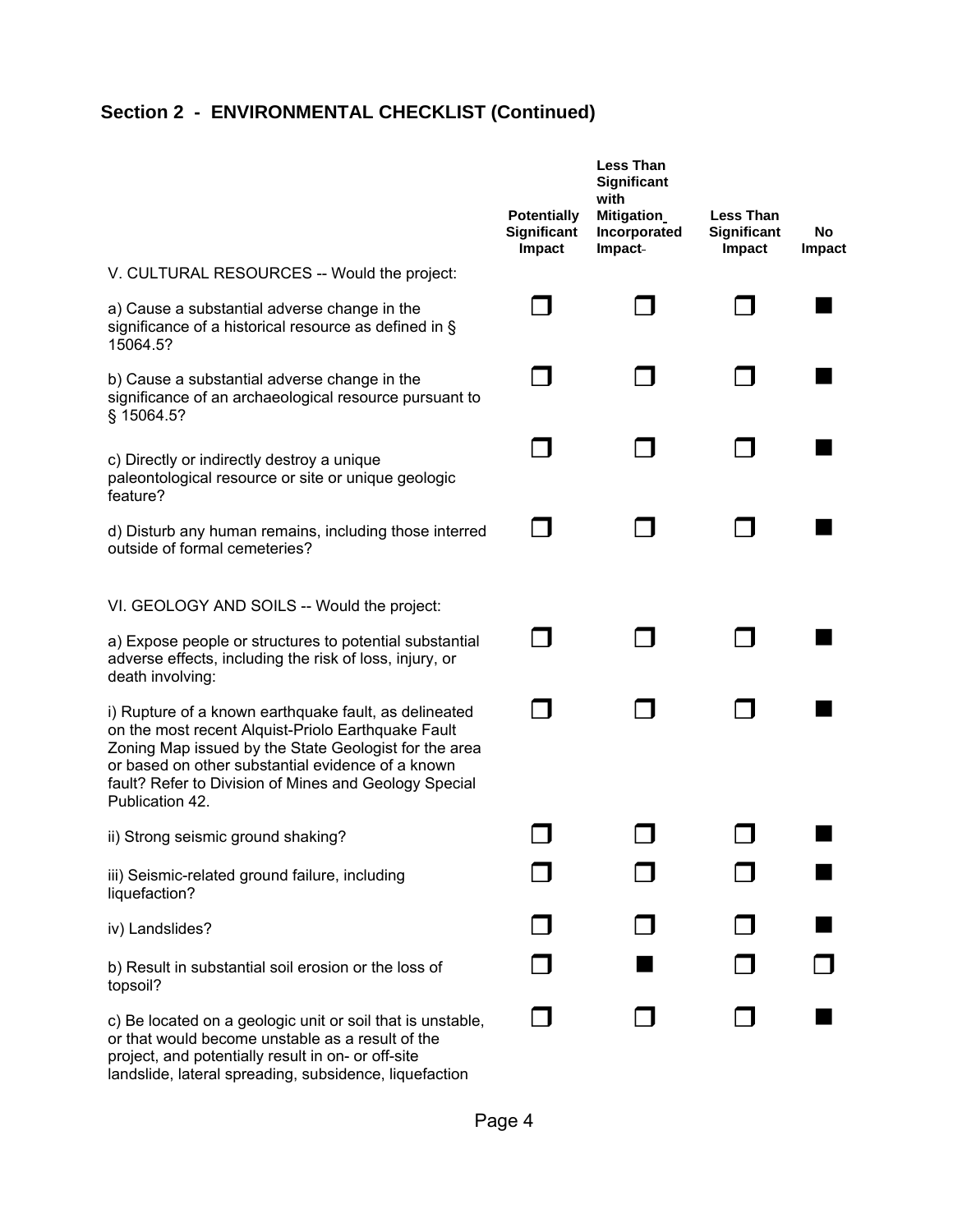|                                                                                                                                                                                                                                                                              | <b>Potentially</b><br>Significant<br>Impact | <b>Less Than</b><br>Significant<br>with<br>Mitigation<br>Incorporated<br><b>Impact</b> | <b>Less Than</b><br>Significant<br>Impact | No<br>Impact |
|------------------------------------------------------------------------------------------------------------------------------------------------------------------------------------------------------------------------------------------------------------------------------|---------------------------------------------|----------------------------------------------------------------------------------------|-------------------------------------------|--------------|
| or collapse?                                                                                                                                                                                                                                                                 |                                             |                                                                                        |                                           |              |
| d) Be located on expansive soil, as defined in Table<br>18-1-B of the Uniform Building Code (1994), creating<br>substantial risks to life or property?                                                                                                                       |                                             |                                                                                        |                                           |              |
| e) Have soils incapable of adequately supporting the<br>use of septic tanks or alternative waste water disposal<br>systems where sewers are not available for the<br>disposal of waste water?                                                                                |                                             |                                                                                        |                                           |              |
| VII. HAZARDS AND HAZARDOUS MATERIALS --<br>Would the project:                                                                                                                                                                                                                |                                             |                                                                                        |                                           |              |
| a) Create a significant hazard to the public or the<br>environment through the routine transport, use, or<br>disposal of hazardous materials?                                                                                                                                |                                             |                                                                                        |                                           |              |
| b) Create a significant hazard to the public or the<br>environment through reasonably foreseeable upset<br>and accident conditions involving the release of<br>hazardous materials into the environment?                                                                     |                                             |                                                                                        |                                           |              |
| c) Emit hazardous emissions or handle hazardous or<br>acutely hazardous materials, substances, or waste<br>within one-quarter mile of an existing or proposed<br>school?                                                                                                     |                                             |                                                                                        |                                           |              |
| d) Be located on a site which is included on a list of<br>hazardous materials sites compiled pursuant to<br>Government Code Section 65962.5 and, as a result,<br>would it create a significant hazard to the public or the<br>environment?                                   |                                             |                                                                                        |                                           |              |
| e) For a project located within an airport land use plan<br>or, where such a plan has not been adopted, within<br>two miles of a public airport or public use airport,<br>would the project result in a safety hazard for people<br>residing or working in the project area? |                                             |                                                                                        |                                           |              |
| f) For a project within the vicinity of a private airstrip,<br>would the project result in a safety hazard for people                                                                                                                                                        |                                             |                                                                                        |                                           |              |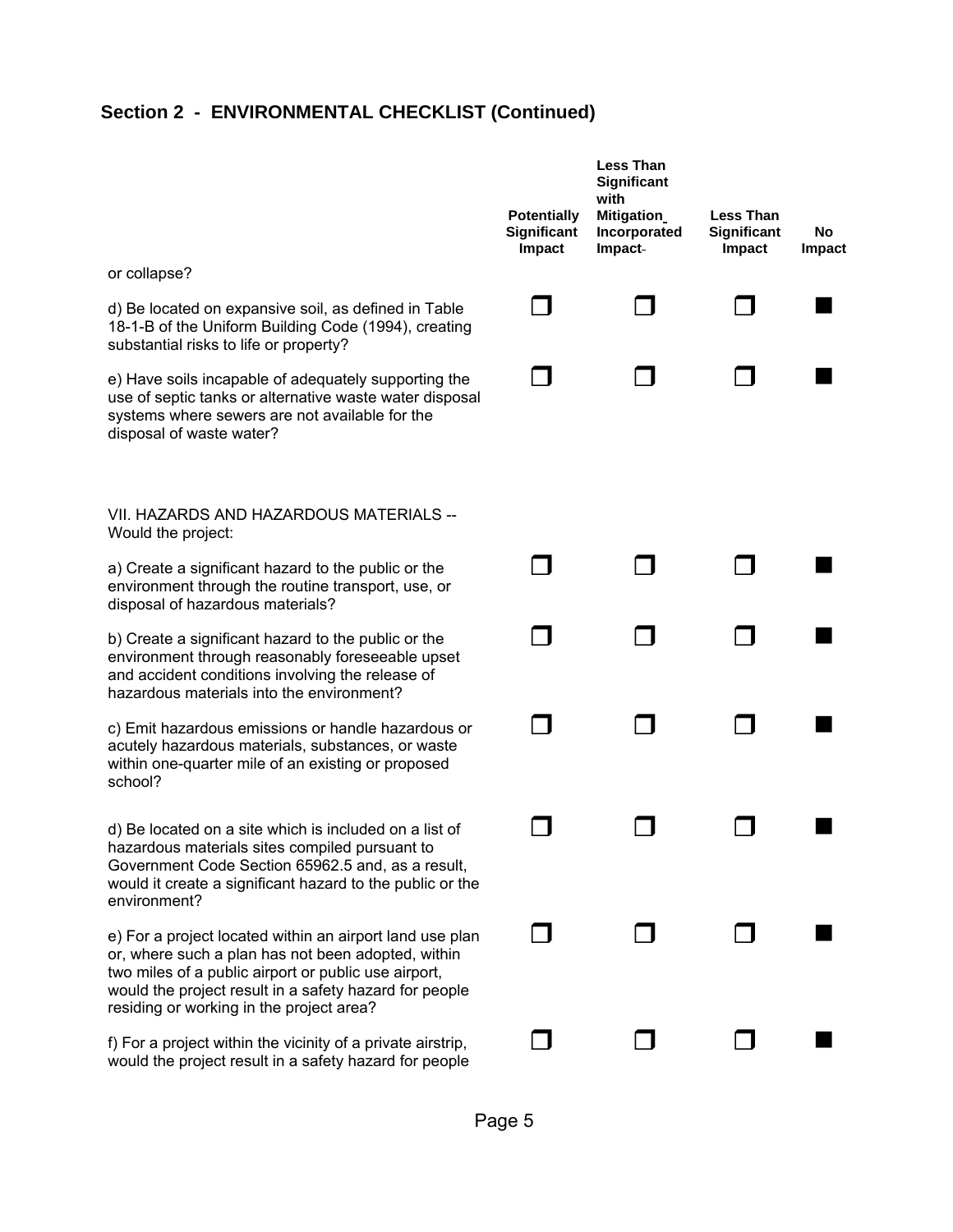|                                                                                                                                                                                                                                                                                                                                                                                                                    | <b>Potentially</b><br>Significant<br>Impact | <b>Less Than</b><br>Significant<br>with<br><b>Mitigation</b><br>Incorporated<br><b>Impact</b> | <b>Less Than</b><br>Significant<br>Impact | No<br>Impact |
|--------------------------------------------------------------------------------------------------------------------------------------------------------------------------------------------------------------------------------------------------------------------------------------------------------------------------------------------------------------------------------------------------------------------|---------------------------------------------|-----------------------------------------------------------------------------------------------|-------------------------------------------|--------------|
| residing or working in the project area?                                                                                                                                                                                                                                                                                                                                                                           |                                             |                                                                                               |                                           |              |
| g) Impair implementation of or physically interfere with<br>an adopted emergency response plan or emergency<br>evacuation plan?                                                                                                                                                                                                                                                                                    |                                             |                                                                                               |                                           |              |
| h) Expose people or structures to a significant risk of<br>loss, injury or death involving wildland fires, including<br>where wildlands are adjacent to urbanized areas or<br>where residences are intermixed with wildlands?                                                                                                                                                                                      |                                             |                                                                                               |                                           |              |
| VIII. HYDROLOGY AND WATER QUALITY -- Would<br>the project:                                                                                                                                                                                                                                                                                                                                                         |                                             |                                                                                               |                                           |              |
| a) Violate any water quality standards or waste<br>discharge requirements?                                                                                                                                                                                                                                                                                                                                         |                                             |                                                                                               |                                           |              |
| b) Substantially deplete groundwater supplies or<br>interfere substantially with groundwater recharge such<br>that there would be a net deficit in aquifer volume or a<br>lowering of the local groundwater table level (e.g., the<br>production rate of pre-existing nearby wells would drop<br>to a level which would not support existing land uses<br>or planned uses for which permits have been<br>granted)? |                                             |                                                                                               | H                                         |              |
| c) Substantially alter the existing drainage pattern of<br>the site or area, including through the alteration of the<br>course of a stream or river, in a manner which would<br>result in substantial erosion or siltation on- or off-site?                                                                                                                                                                        |                                             |                                                                                               |                                           |              |
| d) Substantially alter the existing drainage pattern of<br>the site or area, including through the alteration of the<br>course of a stream or river, or substantially increase<br>the rate or amount of surface runoff in a manner which<br>would result in flooding on- or off-site?                                                                                                                              |                                             |                                                                                               |                                           |              |
| e) Create or contribute runoff water which would<br>exceed the capacity of existing or planned stormwater<br>drainage systems or provide substantial additional<br>sources of polluted runoff?                                                                                                                                                                                                                     |                                             |                                                                                               |                                           |              |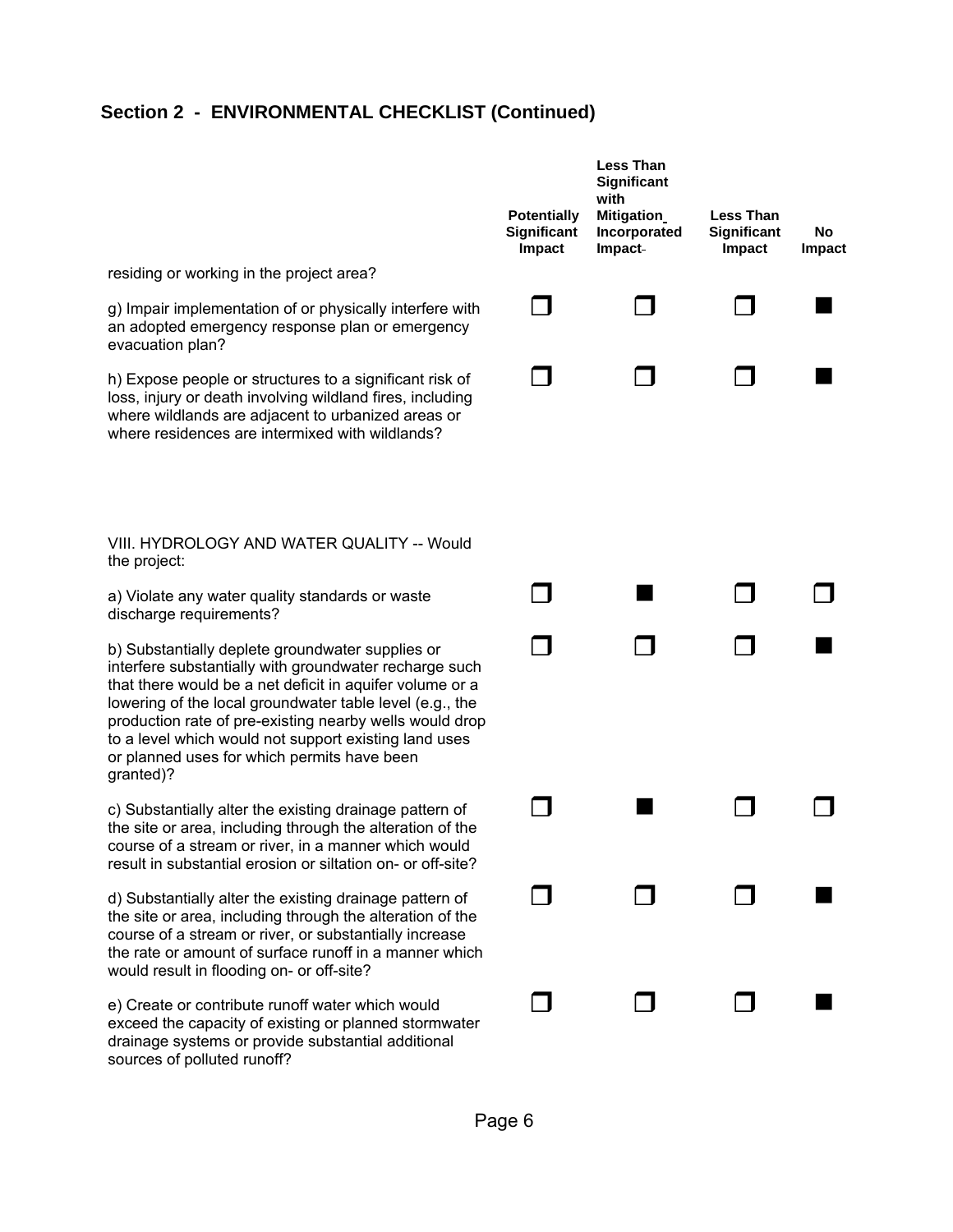|                                                                                                                                                                                                                                                                                                                            | <b>Potentially</b><br>Significant<br>Impact | <b>Less Than</b><br><b>Significant</b><br>with<br>Mitigation<br>Incorporated<br>Impact | <b>Less Than</b><br><b>Significant</b><br>Impact | <b>No</b><br>Impact |
|----------------------------------------------------------------------------------------------------------------------------------------------------------------------------------------------------------------------------------------------------------------------------------------------------------------------------|---------------------------------------------|----------------------------------------------------------------------------------------|--------------------------------------------------|---------------------|
| f) Otherwise substantially degrade water quality?                                                                                                                                                                                                                                                                          |                                             |                                                                                        |                                                  |                     |
| g) Place housing within a 100-year flood hazard area<br>as mapped on a federal Flood Hazard Boundary or<br>Flood Insurance Rate Map or other flood hazard<br>delineation map?                                                                                                                                              |                                             |                                                                                        |                                                  |                     |
| h) Place within a 100-year flood hazard area<br>structures which would impede or redirect flood flows?                                                                                                                                                                                                                     |                                             |                                                                                        |                                                  |                     |
| i) Expose people or structures to a significant risk of<br>loss, injury or death involving flooding, including<br>flooding as a result of the failure of a levee or dam?                                                                                                                                                   |                                             |                                                                                        |                                                  |                     |
| j) Inundation by seiche, tsunami, or mudflow?                                                                                                                                                                                                                                                                              |                                             |                                                                                        |                                                  |                     |
| IX. LAND USE AND PLANNING - Would the project:                                                                                                                                                                                                                                                                             |                                             |                                                                                        |                                                  |                     |
| a) Physically divide an established community?                                                                                                                                                                                                                                                                             |                                             |                                                                                        |                                                  |                     |
| b) Conflict with any applicable land use plan, policy, or<br>regulation of an agency with jurisdiction over the<br>project (including, but not limited to the general plan,<br>specific plan, local coastal program, or zoning<br>ordinance) adopted for the purpose of avoiding or<br>mitigating an environmental effect? |                                             |                                                                                        |                                                  |                     |
| c) Conflict with any applicable habitat conservation<br>plan or natural community conservation plan?                                                                                                                                                                                                                       |                                             |                                                                                        |                                                  |                     |
| X. MINERAL RESOURCES -- Would the project:                                                                                                                                                                                                                                                                                 |                                             |                                                                                        |                                                  |                     |
| a) Result in the loss of availability of a known mineral<br>resource that would be of value to the region and the<br>residents of the state?                                                                                                                                                                               |                                             |                                                                                        |                                                  |                     |
| b) Result in the loss of availability of a locally-important<br>mineral resource recovery site delineated on a local<br>general plan, specific plan or other land use plan?                                                                                                                                                |                                             |                                                                                        |                                                  |                     |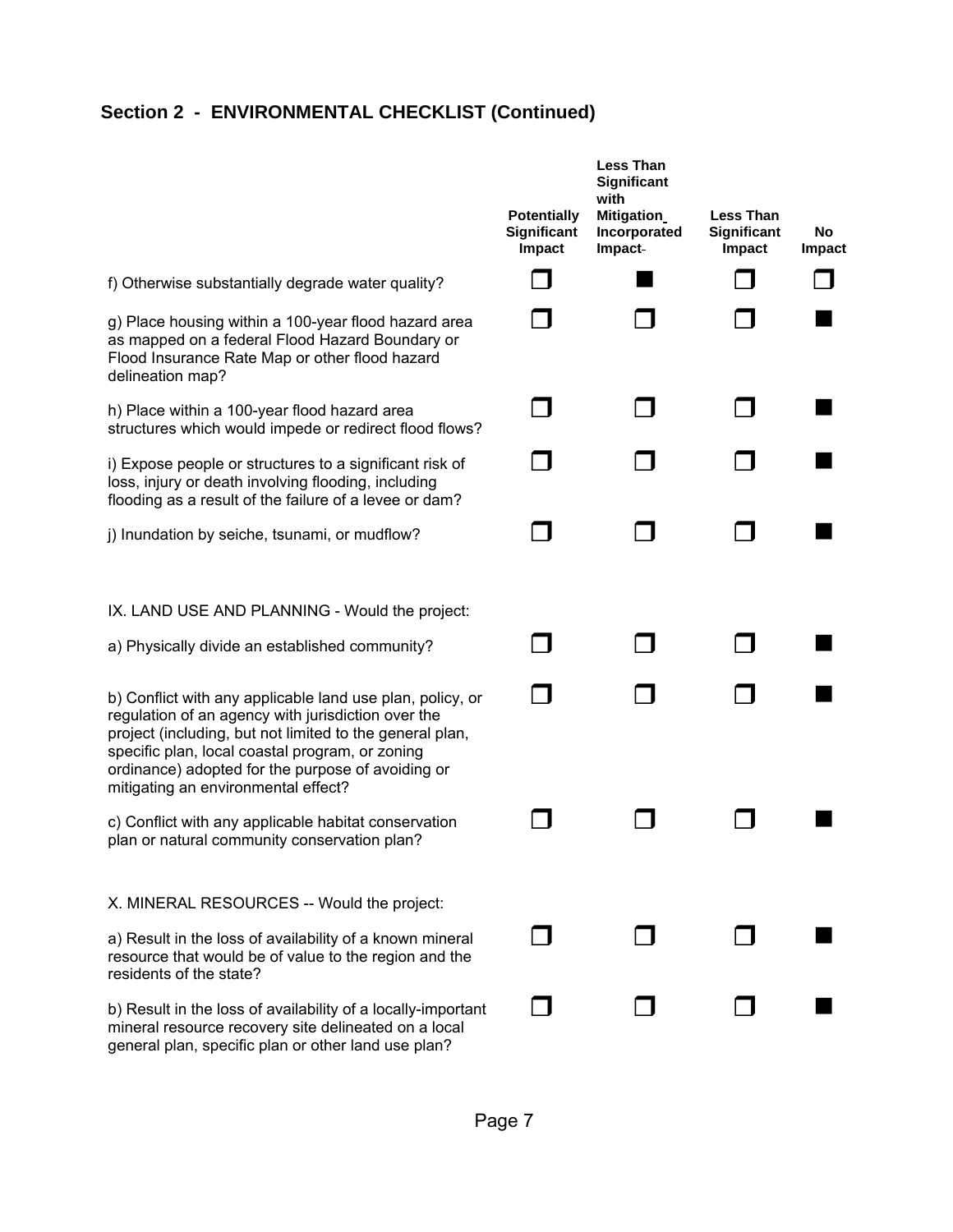|                                                                                                                                                                                                                                                                                 | <b>Potentially</b><br>Significant<br>Impact | <b>Less Than</b><br>Significant<br>with<br><b>Mitigation</b><br>Incorporated<br>Impact- | <b>Less Than</b><br>Significant<br>Impact | No<br>Impact |
|---------------------------------------------------------------------------------------------------------------------------------------------------------------------------------------------------------------------------------------------------------------------------------|---------------------------------------------|-----------------------------------------------------------------------------------------|-------------------------------------------|--------------|
| XI. NOISE -- Would the project result in:                                                                                                                                                                                                                                       |                                             |                                                                                         |                                           |              |
| a) Exposure of persons to or generation of noise levels<br>in excess of standards established in the local general<br>plan or noise ordinance, or applicable standards of<br>other agencies?                                                                                    |                                             |                                                                                         |                                           |              |
| b) Exposure of persons to or generation of excessive<br>groundborne vibration or groundborne noise levels?                                                                                                                                                                      |                                             |                                                                                         |                                           |              |
| c) A substantial permanent increase in ambient noise<br>levels in the project vicinity above levels existing<br>without the project?                                                                                                                                            |                                             |                                                                                         |                                           |              |
| d) A substantial temporary or periodic increase in<br>ambient noise levels in the project vicinity above levels<br>existing without the project?                                                                                                                                |                                             |                                                                                         |                                           |              |
| e) For a project located within an airport land use plan<br>or, where such a plan has not been adopted, within<br>two miles of a public airport or public use airport,<br>would the project expose people residing or working in<br>the project area to excessive noise levels? |                                             |                                                                                         |                                           |              |
| f) For a project within the vicinity of a private airstrip,<br>would the project expose people residing or working in<br>the project area to excessive noise levels?                                                                                                            |                                             |                                                                                         |                                           |              |
| XII. POPULATION AND HOUSING -- Would the<br>project:                                                                                                                                                                                                                            |                                             |                                                                                         |                                           |              |
| a) Induce substantial population growth in an area,<br>either directly (for example, by proposing new homes<br>and businesses) or indirectly (for example, through<br>extension of roads or other infrastructure)?                                                              |                                             |                                                                                         |                                           |              |
| b) Displace substantial numbers of existing housing,<br>necessitating the construction of replacement housing<br>elsewhere?                                                                                                                                                     |                                             |                                                                                         |                                           |              |
| c) Displace substantial numbers of people,                                                                                                                                                                                                                                      |                                             |                                                                                         |                                           |              |

Page 8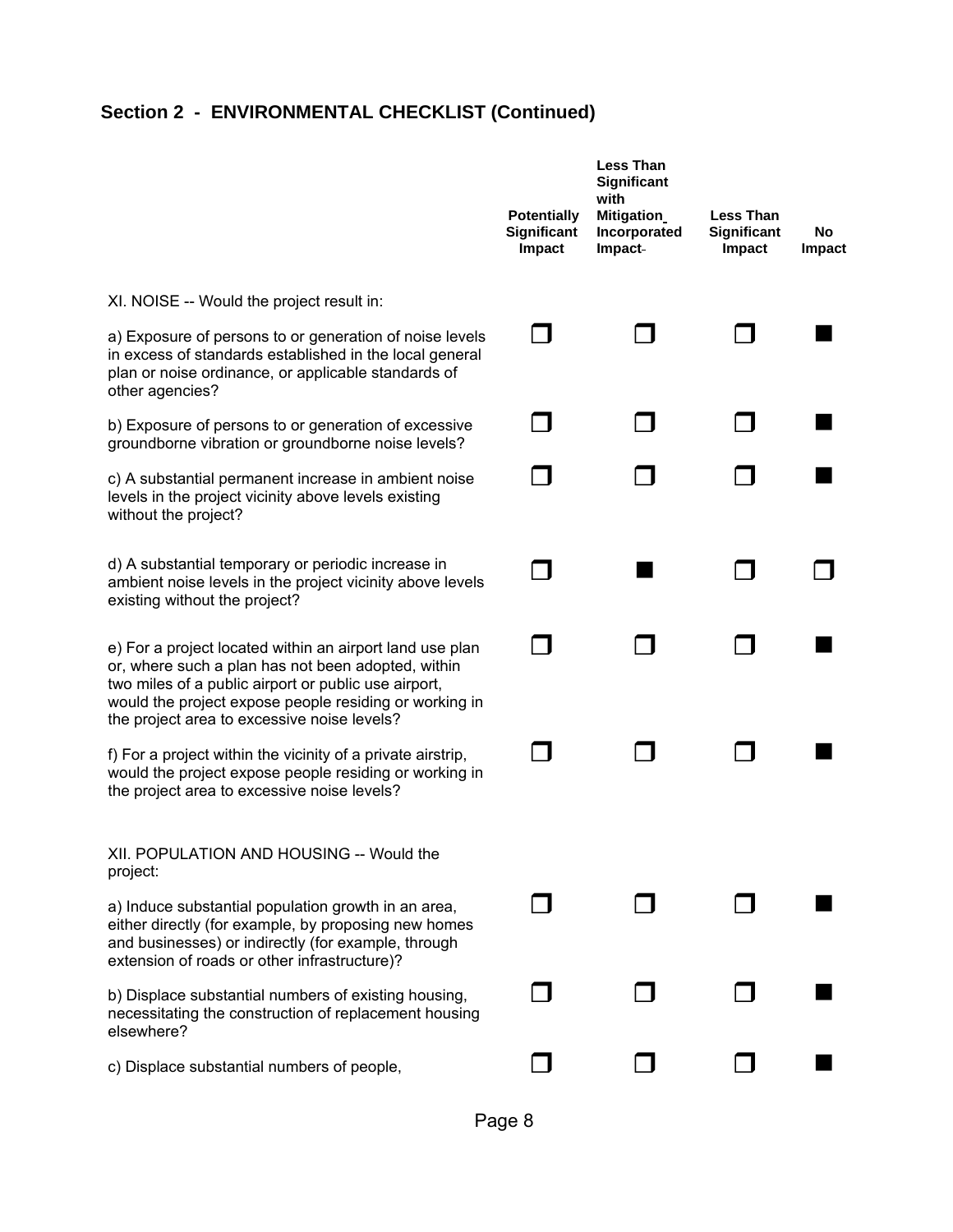| necessitating the construction of replacement housing<br>elsewhere?                                                                                                                                                                                                                                                                                                                                                                              | <b>Potentially</b><br>Significant<br>Impact | <b>Less Than</b><br>Significant<br>with<br>Mitigation<br>Incorporated<br>Impact | <b>Less Than</b><br>Significant<br>Impact | No<br>Impact |
|--------------------------------------------------------------------------------------------------------------------------------------------------------------------------------------------------------------------------------------------------------------------------------------------------------------------------------------------------------------------------------------------------------------------------------------------------|---------------------------------------------|---------------------------------------------------------------------------------|-------------------------------------------|--------------|
| <b>XIII. PUBLIC SERVICES</b>                                                                                                                                                                                                                                                                                                                                                                                                                     |                                             |                                                                                 |                                           |              |
| a) Would the project result in substantial adverse<br>physical impacts associated with the provision of new<br>or physically altered governmental facilities, need for<br>new or physically altered governmental facilities, the<br>construction of which could cause significant<br>environmental impacts, in order to maintain acceptable<br>service ratios, response times or other performance<br>objectives for any of the public services: |                                             |                                                                                 |                                           |              |
| Fire protection?                                                                                                                                                                                                                                                                                                                                                                                                                                 |                                             |                                                                                 |                                           |              |
| Police protection?                                                                                                                                                                                                                                                                                                                                                                                                                               |                                             |                                                                                 |                                           |              |
| Schools?                                                                                                                                                                                                                                                                                                                                                                                                                                         |                                             |                                                                                 |                                           |              |
| Parks?                                                                                                                                                                                                                                                                                                                                                                                                                                           |                                             |                                                                                 |                                           |              |
| Other public facilities?                                                                                                                                                                                                                                                                                                                                                                                                                         |                                             |                                                                                 |                                           |              |
| <b>XIV. RECREATION</b>                                                                                                                                                                                                                                                                                                                                                                                                                           |                                             |                                                                                 |                                           |              |
| a) Would the project increase the use of existing<br>neighborhood and regional parks or other recreational<br>facilities such that substantial physical deterioration of<br>the facility would occur or be accelerated?                                                                                                                                                                                                                          |                                             |                                                                                 |                                           |              |
| b) Does the project include recreational facilities or<br>require the construction or expansion of recreational<br>facilities which might have an adverse physical effect<br>on the environment?                                                                                                                                                                                                                                                 |                                             |                                                                                 |                                           |              |
| XV. TRANSPORTATION/TRAFFIC -- Would the<br>project:                                                                                                                                                                                                                                                                                                                                                                                              |                                             |                                                                                 |                                           |              |
| a) Cause an increase in traffic which is substantial in<br>relation to the existing traffic load and capacity of the<br>street system (i.e., result in a substantial increase in                                                                                                                                                                                                                                                                 |                                             |                                                                                 |                                           |              |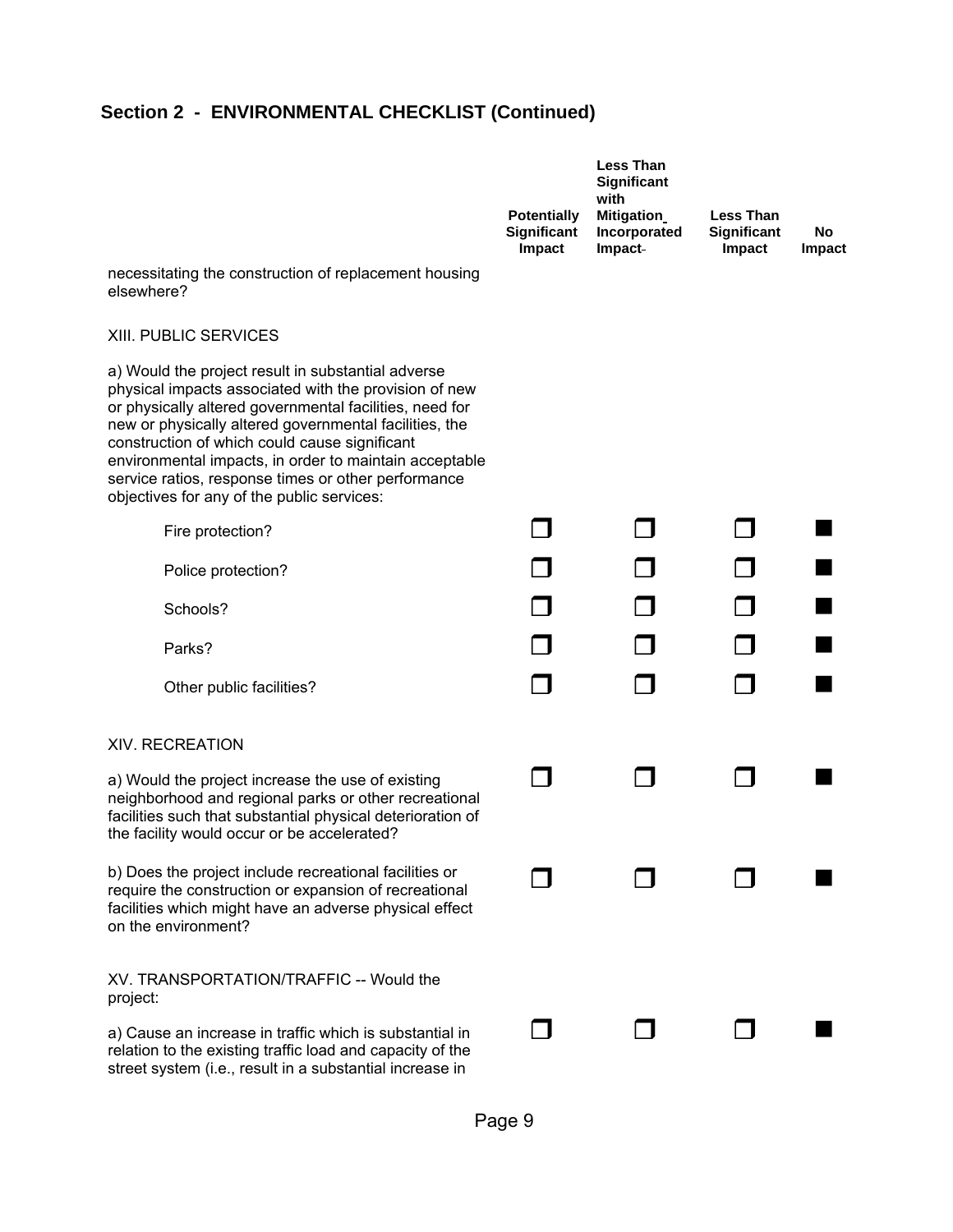|                                                                                                                                                                                                                 | <b>Potentially</b><br>Significant<br>Impact | <b>Less Than</b><br><b>Significant</b><br>with<br>Mitigation<br>Incorporated<br>Impact | <b>Less Than</b><br>Significant<br>Impact | No<br><b>Impact</b> |
|-----------------------------------------------------------------------------------------------------------------------------------------------------------------------------------------------------------------|---------------------------------------------|----------------------------------------------------------------------------------------|-------------------------------------------|---------------------|
| either the number of vehicle trips, the volume to<br>capacity ratio on roads, or congestion at<br>intersections)?                                                                                               |                                             |                                                                                        |                                           |                     |
| b) Exceed, either individually or cumulatively, a level of<br>service standard established by the county congestion<br>management agency for designated roads or<br>highways?                                   |                                             |                                                                                        |                                           |                     |
| c) Result in a change in air traffic patterns, including<br>either an increase in traffic levels or a change in<br>location that results in substantial safety risks?                                           |                                             |                                                                                        |                                           |                     |
| d) Substantially increase hazards due to a design<br>feature (e.g., sharp curves or dangerous intersections)<br>or incompatible uses (e.g., farm equipment)?                                                    |                                             |                                                                                        |                                           |                     |
| e) Result in inadequate emergency access?                                                                                                                                                                       |                                             |                                                                                        |                                           |                     |
| f) Result in inadequate parking capacity?                                                                                                                                                                       |                                             |                                                                                        |                                           |                     |
| g) Conflict with adopted policies, plans, or programs<br>supporting alternative transportation (e.g., bus<br>turnouts, bicycle racks)?                                                                          |                                             |                                                                                        |                                           |                     |
| XVI. UTILITIES AND SERVICE SYSTEMS -- Would<br>the project:                                                                                                                                                     |                                             |                                                                                        |                                           |                     |
| a) Exceed wastewater treatment requirements of the<br>applicable Regional Water Quality Control Board?                                                                                                          |                                             |                                                                                        |                                           |                     |
| b) Require or result in the construction of new water or<br>wastewater treatment facilities or expansion of existing<br>facilities, the construction of which could cause<br>significant environmental effects? |                                             |                                                                                        |                                           |                     |
| c) Require or result in the construction of new storm<br>water drainage facilities or expansion of existing<br>facilities, the construction of which could cause<br>significant environmental effects?          |                                             |                                                                                        |                                           |                     |
| d) Have sufficient water supplies available to serve the                                                                                                                                                        |                                             |                                                                                        |                                           |                     |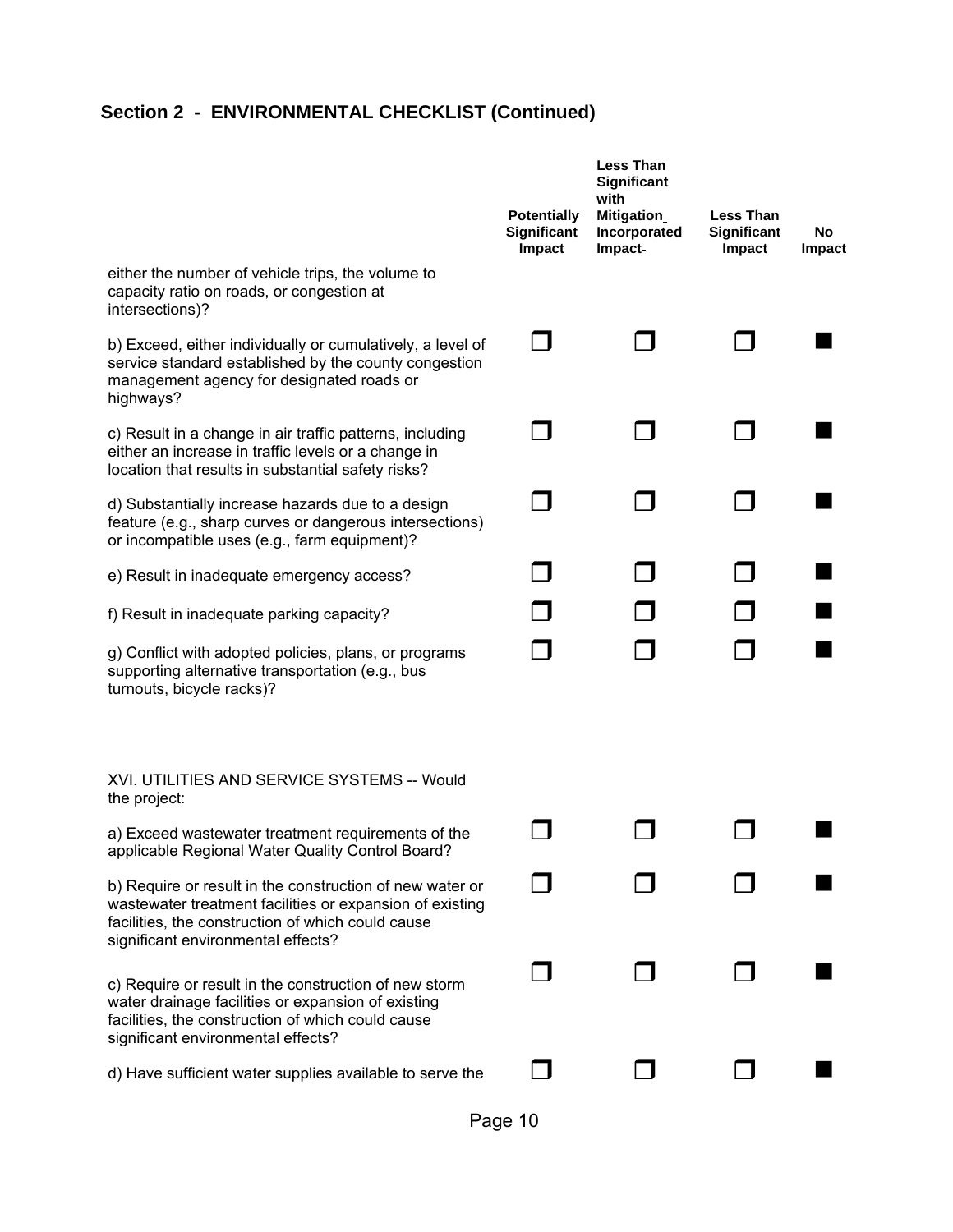|                                                                                                                                                                                                                                                                                                                                                                                                                                                                                  | <b>Potentially</b><br>Significant<br>Impact | <b>Less Than</b><br>Significant<br>with<br>Mitigation<br>Incorporated<br>Impact | <b>Less Than</b><br>Significant<br><b>Impact</b> | No<br>Impact |
|----------------------------------------------------------------------------------------------------------------------------------------------------------------------------------------------------------------------------------------------------------------------------------------------------------------------------------------------------------------------------------------------------------------------------------------------------------------------------------|---------------------------------------------|---------------------------------------------------------------------------------|--------------------------------------------------|--------------|
| project from existing entitlements and resources, or<br>are new or expanded entitlements needed?                                                                                                                                                                                                                                                                                                                                                                                 |                                             |                                                                                 |                                                  |              |
| e) Result in a determination by the wastewater<br>treatment provider which serves or may serve the<br>project that it has adequate capacity to serve the<br>project's projected demand in addition to the provider's<br>existing commitments?                                                                                                                                                                                                                                    |                                             |                                                                                 |                                                  |              |
| f) Be served by a landfill with sufficient permitted<br>capacity to accommodate the project's solid waste<br>disposal needs?                                                                                                                                                                                                                                                                                                                                                     |                                             |                                                                                 |                                                  |              |
| g) Comply with federal, state, and local statutes and<br>regulations related to solid waste?                                                                                                                                                                                                                                                                                                                                                                                     |                                             |                                                                                 |                                                  |              |
| XVII. MANDATORY FINDINGS OF SIGNIFICANCE                                                                                                                                                                                                                                                                                                                                                                                                                                         |                                             |                                                                                 |                                                  |              |
| a) Does the project have the potential to degrade the<br>quality of the environment, substantially reduce the<br>habitat of a fish or wildlife species, cause a fish or<br>wildlife population to drop below self-sustaining levels,<br>threaten to eliminate a plant or animal community,<br>reduce the number or restrict the range of a rare or<br>endangered plant or animal or eliminate important<br>examples of the major periods of California history or<br>prehistory? |                                             |                                                                                 |                                                  |              |
| b) Does the project have impacts that are individually<br>limited, but cumulatively considerable? ("Cumulatively<br>considerable" means that the incremental effects of a<br>project are considerable when viewed in connection<br>with the effects of past projects, the effects of other<br>current projects, and the effects of probable future<br>projects)?                                                                                                                 |                                             |                                                                                 |                                                  |              |
| c) Does the project have environmental effects which<br>will cause substantial adverse effects on human<br>beings, either directly or indirectly?                                                                                                                                                                                                                                                                                                                                |                                             |                                                                                 |                                                  |              |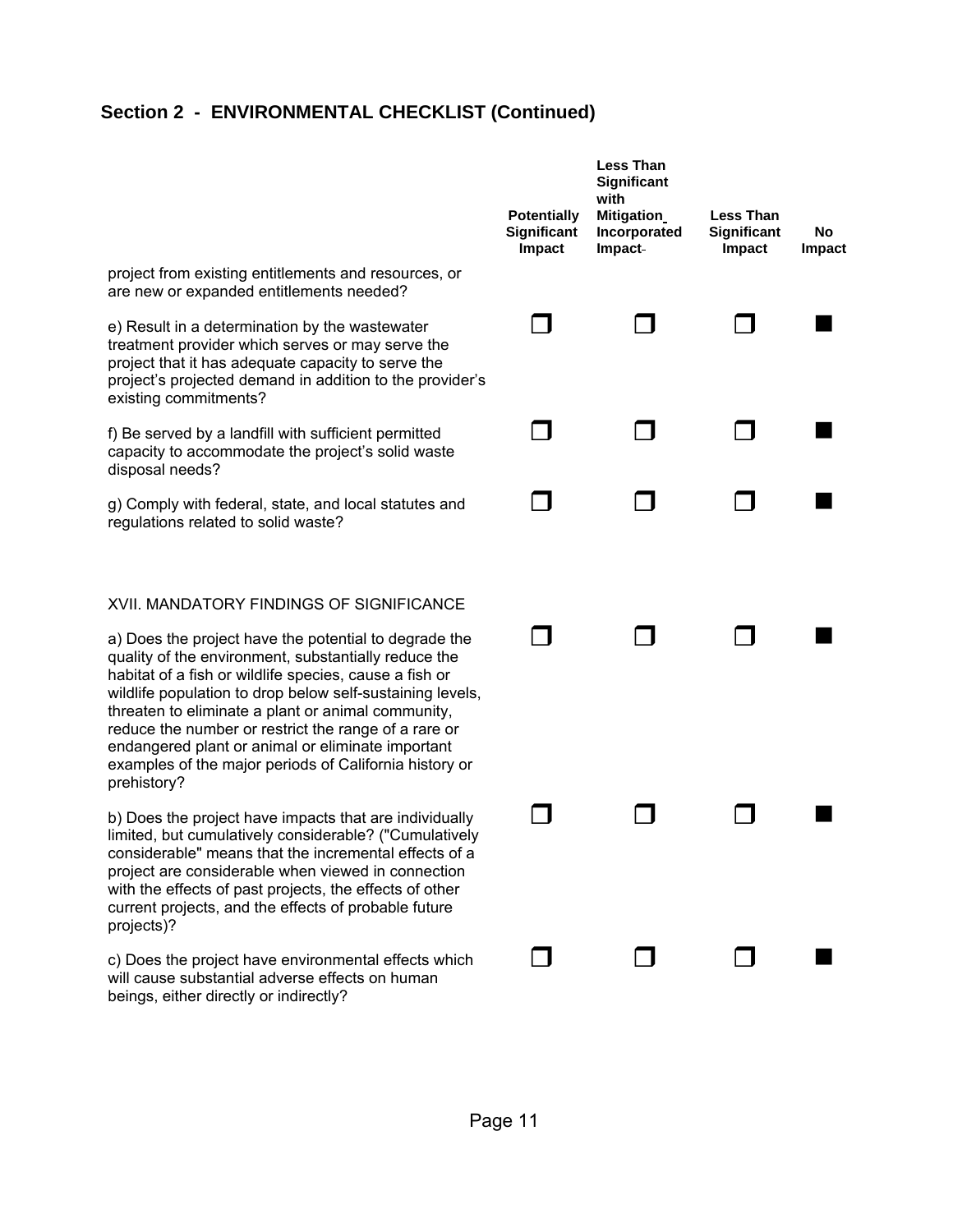#### DETERMINATION. On the basis of this initial evaluation:

 I find that the proposed project COULD NOT have a significant effect on the environment, and a NEGATIVE DECLARATION will be prepared.

I find that although the proposed project could have a significant effect on the environment, there will not be a significant effect in this case because the mitigation measures described on an attached sheet have been added to the project. A NEGATIVE DECLARATION will be prepared.

 I find that the proposed project MAY have a significant effect on the environment, and an ENVIRONMENTAL IMPACT REPORT is required.

 I find that the proposed project MAY have a significant effect(s) on the environment, but at least one effect I) has been adequately analyzed in an earlier document pursuant to applicable legal standards, and 2) has been addressed by mitigation measures based on the earlier analysis as described on attached sheets, if the effect is a "potentially significant impact" or "potentially significant unless mitigated." An ENVIRONMENTAL IMPACT REPORT is required, but it must analyze only the effects that remain to be addressed.

 I find that although the proposed project could have a significant effect on the environment, there WILL NOT be a significant effect in this case because all potentially significant effects (a) have been analyzed adequately in an earlier EIR pursuant to applicable standards and (b) have been avoided or mitigated pursuant to that earlier EIR, including revisions or mitigation measures that are imposed upon the proposed project.

 *Original Signed by: 17 December 2009*  \_\_\_\_\_\_\_\_\_\_\_\_\_\_\_\_\_\_\_\_\_\_\_\_\_\_\_\_\_\_\_\_\_\_\_\_\_\_\_\_\_\_\_\_\_\_\_\_ \_\_\_\_\_\_\_\_\_\_\_\_\_\_\_

Signature Date Date of the Contract of the Contract of the Contract of the Date Date Date Date of the Date of the Date of the Date of the Date of the Date of the Date of the Date of the Date of the Date of the Date of the

Lonnie M. Wass

 $\overline{a}$ Printed Name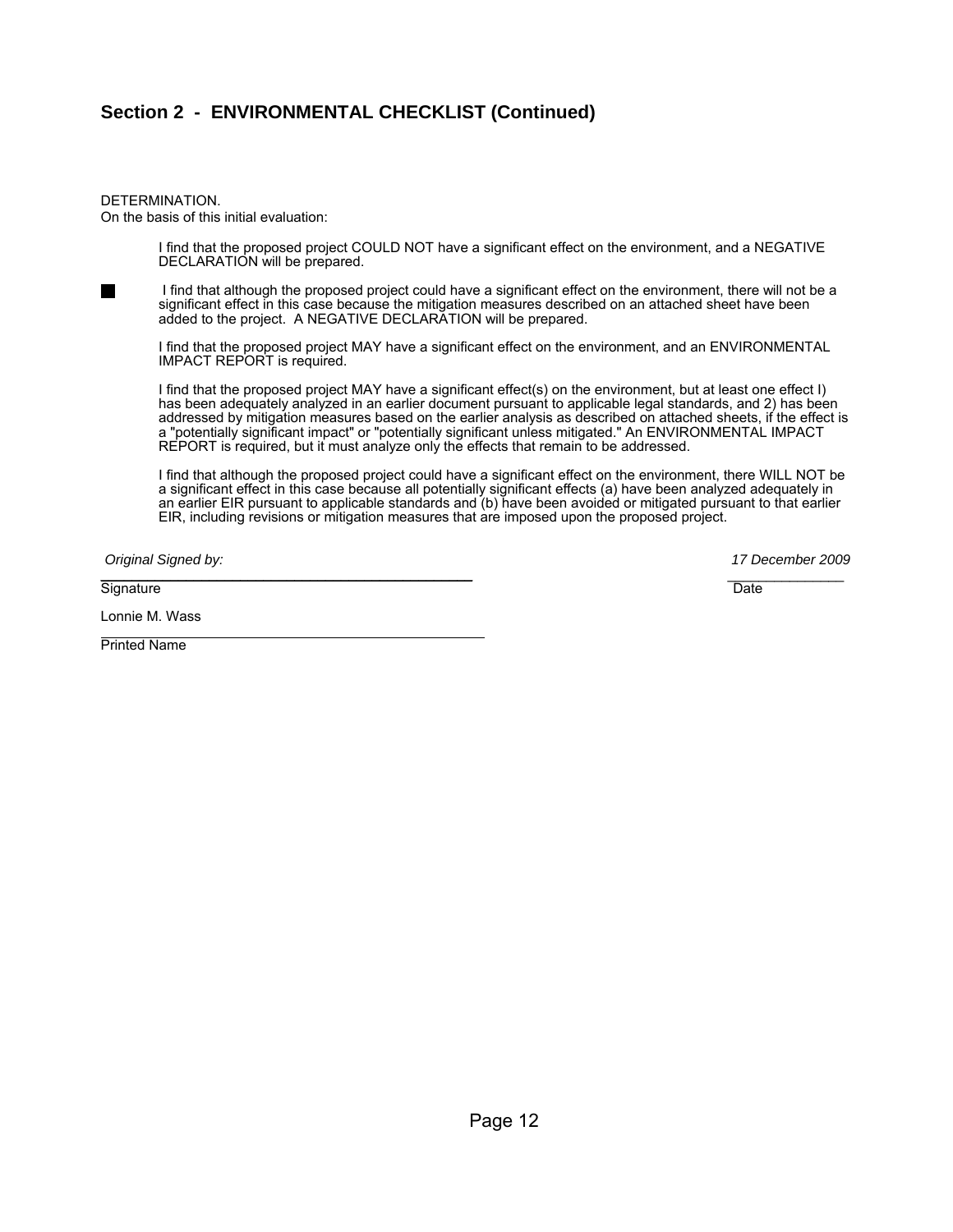#### **SECTION 3 ENVIRONMENTAL CHECKLIST DISCUSSION**

The following discussions are grouped according to each of the major areas of the Environmental Checklist and cover the Potentially Significant Impact Unless Mitigation Measures Incorporated, Less Than Significant Impact, and No Impact categories. No Potentially Significant Impacts were identified; therefore this category is not discussed herein.

#### **I. Aesthetics.**

A primary use of Bass Lake is recreation with an emphasis on boating. The primary recreation season is from the end of May (Memorial Day Weekend) through the first weekend in September (Labor Day Weekend). During this period, the proposed project will be underwater and will have no demonstrable negative impact on aesthetics. During the winter when the lake is drawn down, the project area will be exposed and the project may have demonstrable adverse impacts on aesthetics. These impacts will be mitigated to less than significant levels by incorporation of the following mitigation measures.

#### **Mitigation Measures**

The area to be riprapped has been minimized by amendments to the original project.

The riprap will conform to PG & E requirements and will be similar to other shore erosion riprap projects constructed around the lake. Riprap material is to consist of rocks only and shall not contain any dirt or spoils.

The Discharger will be required to maintain the riprap areas in a "good and safe condition," pursuant to the Discharger's agreement with PG & E.

#### **II. Agriculture Resources.**

The proposed project will not result in significant changes to aesthetics. Therefore, no impacts to aesthetics have been identified and no mitigation measures are required.

#### **III. Air Quality.**

The proposed project will be conducted in the lake bed under conditions not conducive to dust generation. According to the San Joaquin Valley Air Pollution Control District Rules, activities conducted at an elevation of 3,000 feet or higher above sea level, or that are disturbing under an acre in size are exempt from dust control rules. Emissions generated by this project will be shot-term in nature. No mitigation measures are required.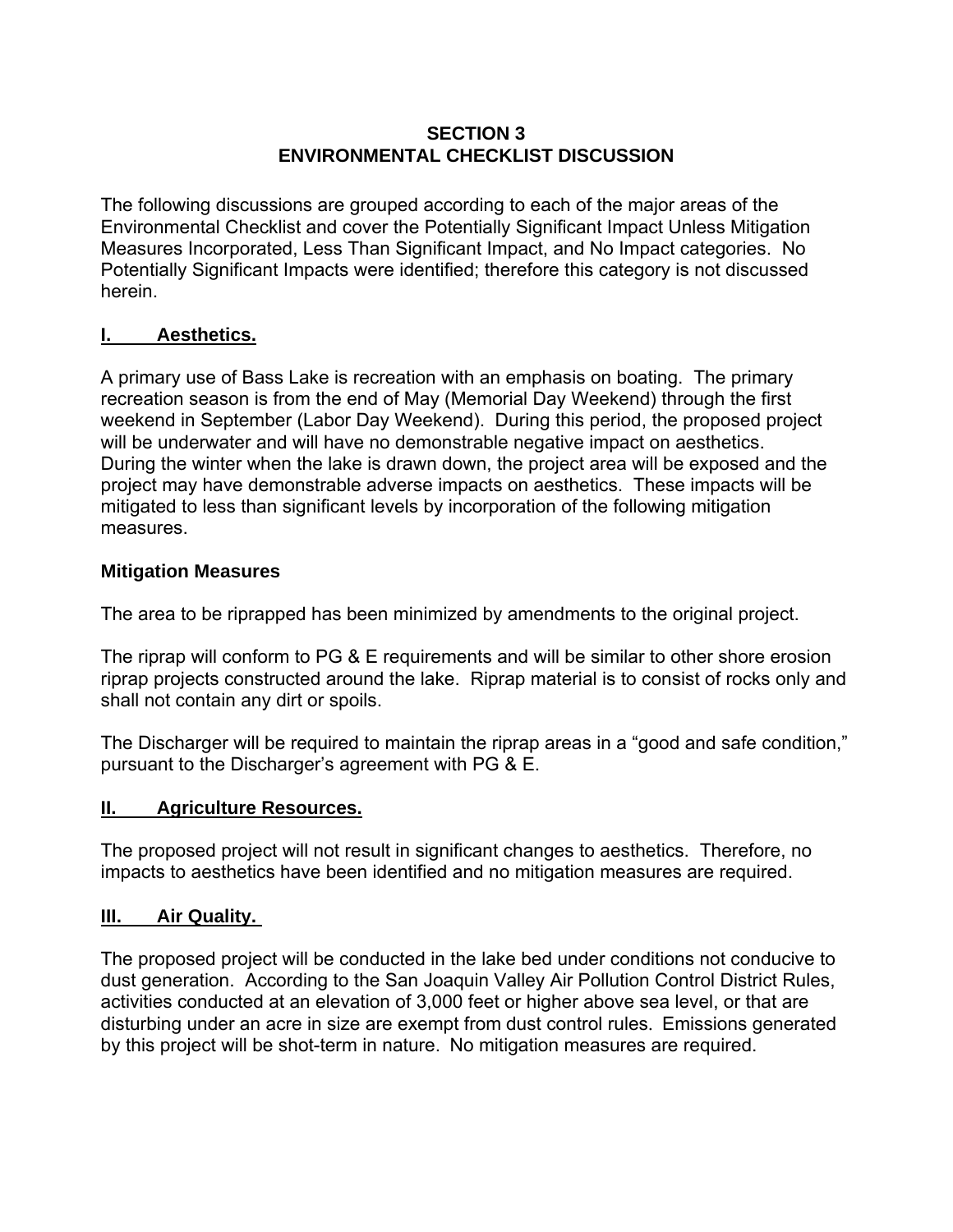### **IV. Biological Resources.**

The Department of Fish and Game is concerned that noise disturbances resulting from use of construction equipment in implementation of the project may negatively impact reproductive success of bald eagles and other raptor, migratory birds or other protected bird species in the area. The bald eagle is a State endangered and fully protected species known to nest at multiple locations in the vicinity of the project.

### **Mitigation Measures**

To prevent negative impact to reproductive success of bald eagles and other protected bird species, the project proponent has agreed to limit construction activities to the nonbreeding season. The Water Quality Certification for the project will prohibited construction during the bird breeding season, defined as February 1 through September 15.

#### **V. Cultural Resources.**

The proposed project will not result in significant changes to cultural resources. Therefore, no impacts to cultural resources have been identified and no mitigation measures are required.

#### **VI. Geologic Problems**

The proposed project may result in any minor changes to geologic resources. Future erosion of the channel may result as a result of the proposed project. These impacts will be mitigated to less than significant levels by incorporation of the following mitigation measures.

#### **Mitigation Measures**

To reduce the potential for erosion in the lake, the project will be conducted when the lake level is well below the project area. Fill soil will be compacted and covered with rock riprap to limit the impact.

The Discharger must install and maintain the riprap according to the terms and conditions in the attached PG&E riprap agreement.

#### **VII. Hazards.**

The proposed project will not result in new hazards. Therefore, no hazard impacts have been identified and no mitigation measures are required.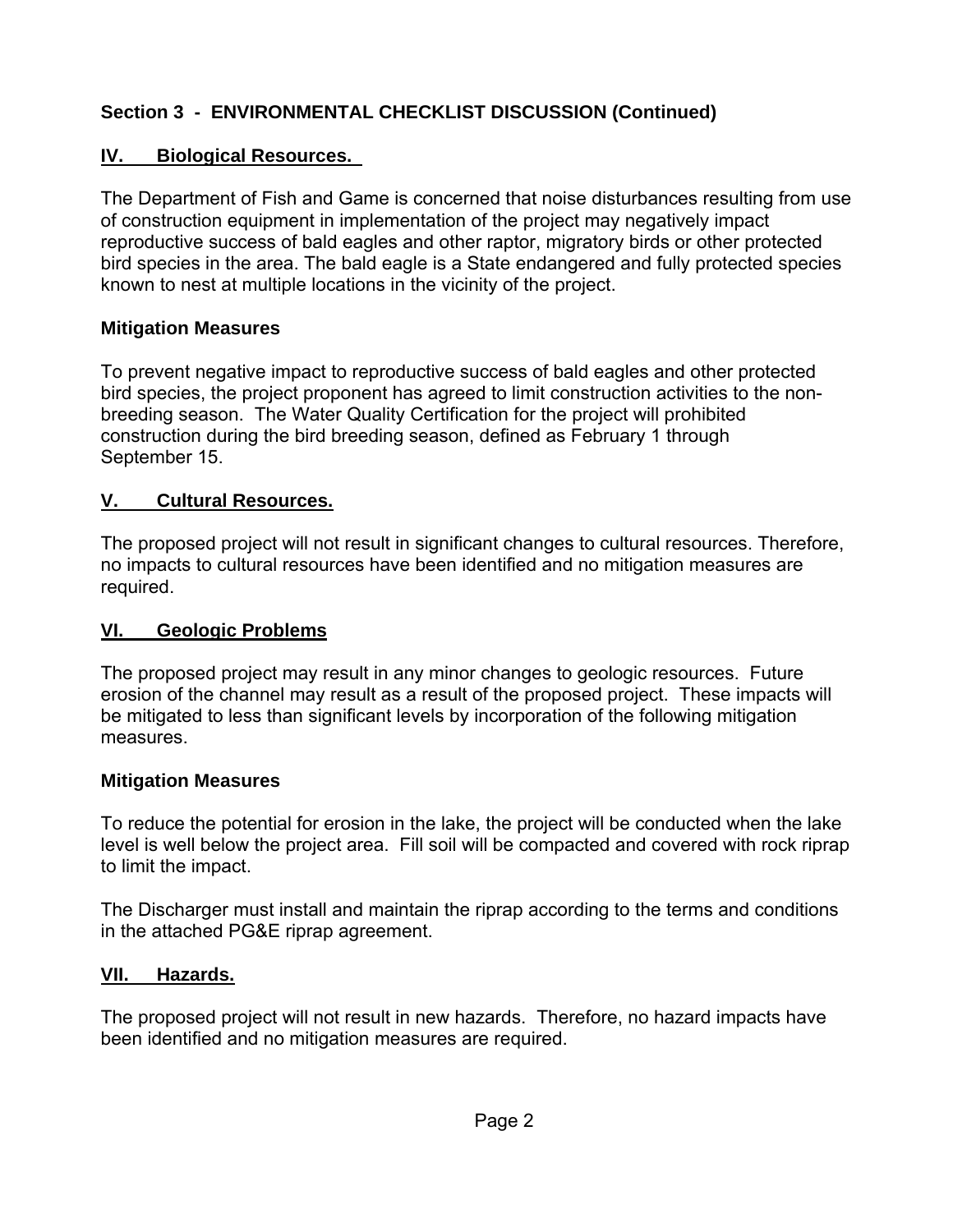### **VIII. Water (c)**

The proposed project may result in minor temporary alterations to surface water quality. Turbidity in the lake water may be increased for a short period of time in the area where the soil will be disturbed. Future erosion in other portions of the channel may result as a result of the proposed project. These impacts will be mitigated to less than significant levels by incorporation of the following mitigation measures.

### **Mitigation Measures**

To reduce the potential for increases for turbidity in the lake, the project will be conducted when the lake level is well below the project area. Fill soil will be compacted and covered with rock riprap to limit the impact.

The Discharger must install and maintain the riprap according to the terms and conditions in the attached PG&E riprap agreement. The Agreement specifically requires the Discharger to:

- 1. Consult with PG & E prior to commencing any installation and maintenance activity.
- 2. Submit a detailed work plan to PG & E which describes in detail the project's schedule, nature, scope, location and purpose.
- 3. Not commence the installation of riprap until the lake is substantially below the project level.
- 4. Remove any excavated material from the lakebed.

The Clean Water Act Section 401 water quality certification issued by the Central Valley Water Board, for the proposed project, will include the following technical conditions which must be complied with by the Discharger:

- 1. Activities shall not cause oils, greases or other materials to form a visible film or coating on the water surface or on objects in the receiving waters.
- 2. Activities shall not cause oils, greases, floating material (liquids, solids, foams, and scums) or suspended material to create a nuisance or adversely affect beneficial uses.
- 3. Activities shall not cause petroleum products or hazardous materials to be placed or stored in any surface waters, or anywhere they may discharge to surface waters.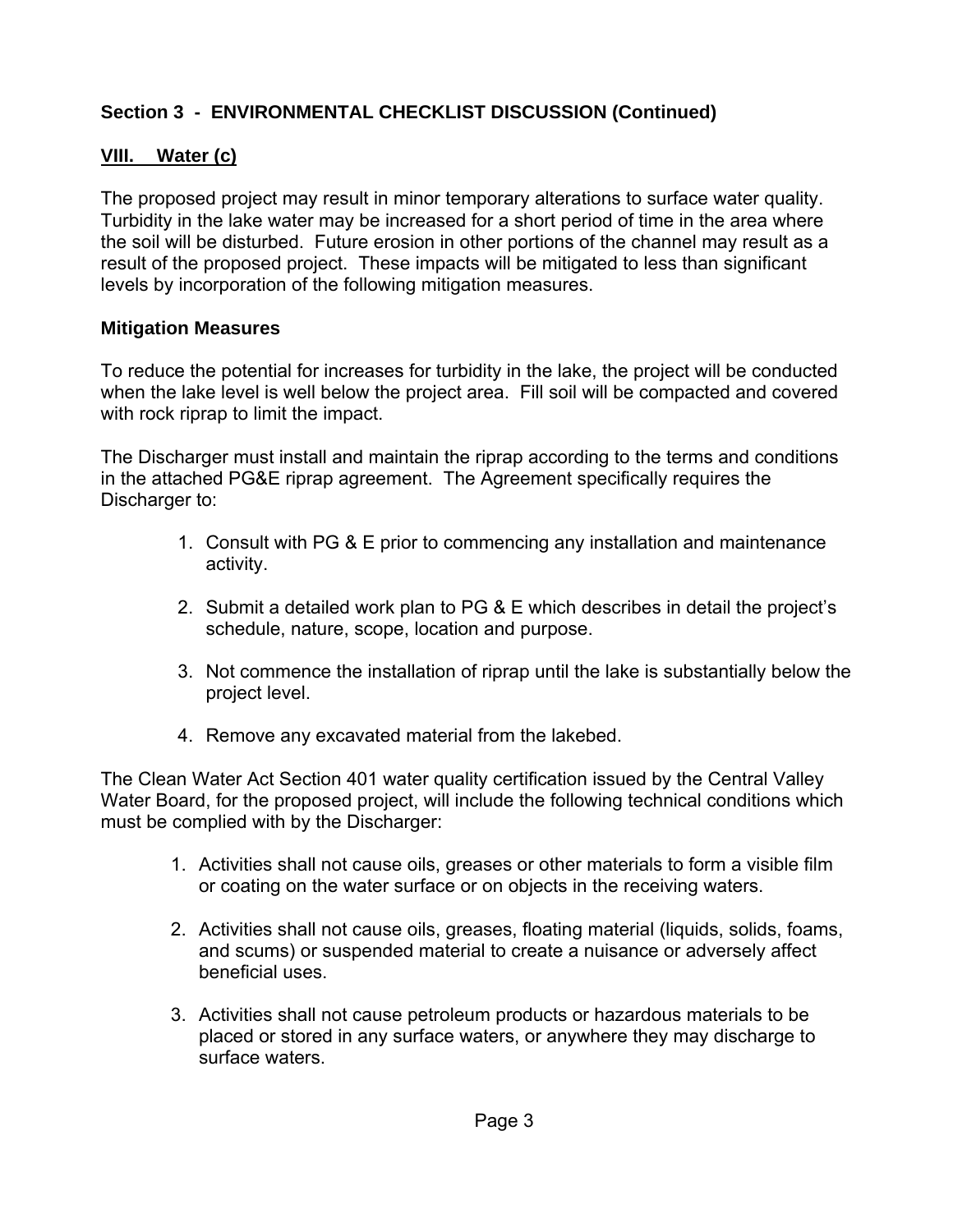- 4. Except for activities permitted by the U.S. Army Corps of Engineers (Corps) under Section 404 of the Clean Water Act, soil, silt, or other organic or earthen materials shall not be placed where such materials could pass into surface waters or surface water drainage courses, and adversely affect beneficial uses.
- 5. Activities shall not cause changes in turbidity that cause nuisance or adversely affect beneficial uses. Increases in turbidity attributable to controllable water quality factors shall not exceed the following limits:
	- a. Where natural turbidity is between 0 and 5 Nephelometric Turbidity Units (NTUs), increases shall not exceed 1 NTU.
	- b. Where natural turbidity is between 5 and 50 NTUs, increases shall not exceed 20 percent.
	- c. Where natural turbidity is equal to or between 50 and 100 NTUs, increases shall not exceed 10 NTUs.
	- d. Where natural turbidity is greater than 100 NTUs, increases shall not exceed 10 percent.
- 6. Activities shall not cause the normal ambient pH to fall below 6.5, exceed 8.3, or change by more than 0.3 units.
- 7. Diverted stream flow energy must be dissipated, to the extent necessary, such that no erosion of the streambed results. Other BMPs must be employed as necessary to prevent downstream sedimentation.
- 8. All areas disturbed by project activities shall be protected from washout or erosion.
- 9. The Discharger shall notify the Central Valley Water Board immediately if any of the above conditions are violated, along with a description of measures it is taking to remedy the violation.

The implementation of the proposed mitigation measures will reduce less than significant impacts to no impact.

# **IX. Land Use Planning**

The proposed fill will not result in planning impacts. Therefore no impacts have been identified and no mitigation measures are necessary.

# **X Mineral Resources**.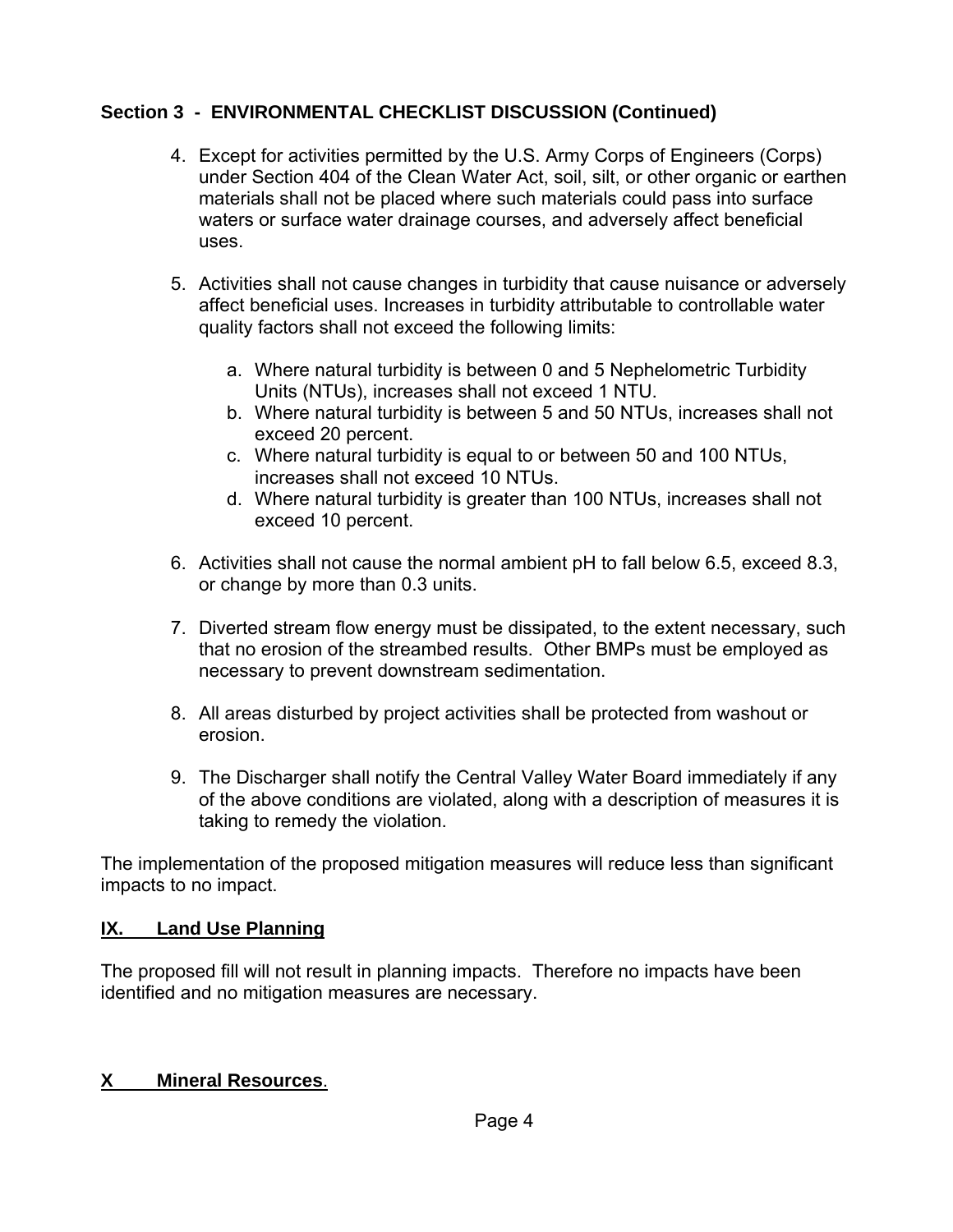The proposed project will not result in significant changes to mineral resources. Therefore, no impacts to mineral resources have been identified and no mitigation measures are required.

### **XI. Noise.**

The proposed project may result in a temporary increase in noise during the duration of the project.

### **Mitigation Measures**

Madera County allows construction noise only during the period from half an hour prior to sunrise to half an hour after sunset. Project activity will be restricted to this time period.

The implementation of the proposed mitigation measures will reduce less than significant impacts to no impact.

### **XII. Population and Housing**

There will be no population or housing impacts associated with this project. There will be no displacement or demand for additional housing as a result of this project. Therefore, no impacts to population or housing have been identified and no mitigation measures are required.

#### **XII. Public Services.**

The proposed project will not result in changes to public services. Therefore, no impacts to public services have been identified and no mitigation measures are required.

### **XIV Recreational Activities.**

The proposed project will not result in changes to recreational activities. Therefore, no impacts to recreational activities have been identified and no mitigation measures are required.

### **XV. Transportation/Circulation.**

The proposed project will not result in significant changes to transportation and/or circulation. Therefore, no impacts to transportation/circulation have been identified and no mitigation measures are required.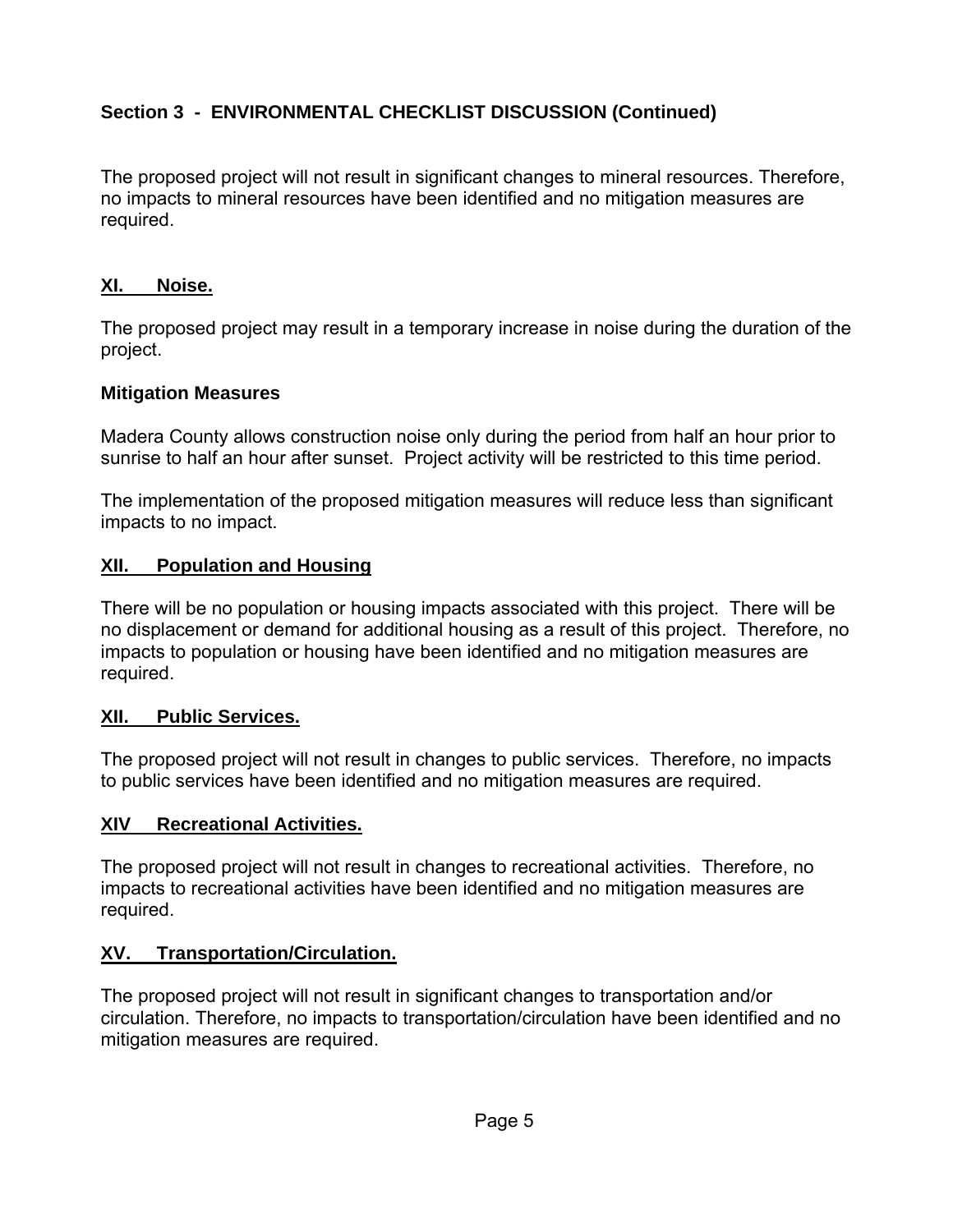### **XVI. Utilities and Service Systems.**

The proposed project will not result in significant changes to existing utilities and service systems. Therefore, no impacts to utilities and service systems have been identified and no mitigation measures are required.

### **XVII. Mandatory Findings of Significance**.

The project will not result in any of the impacts listed under mandatory findings of significance.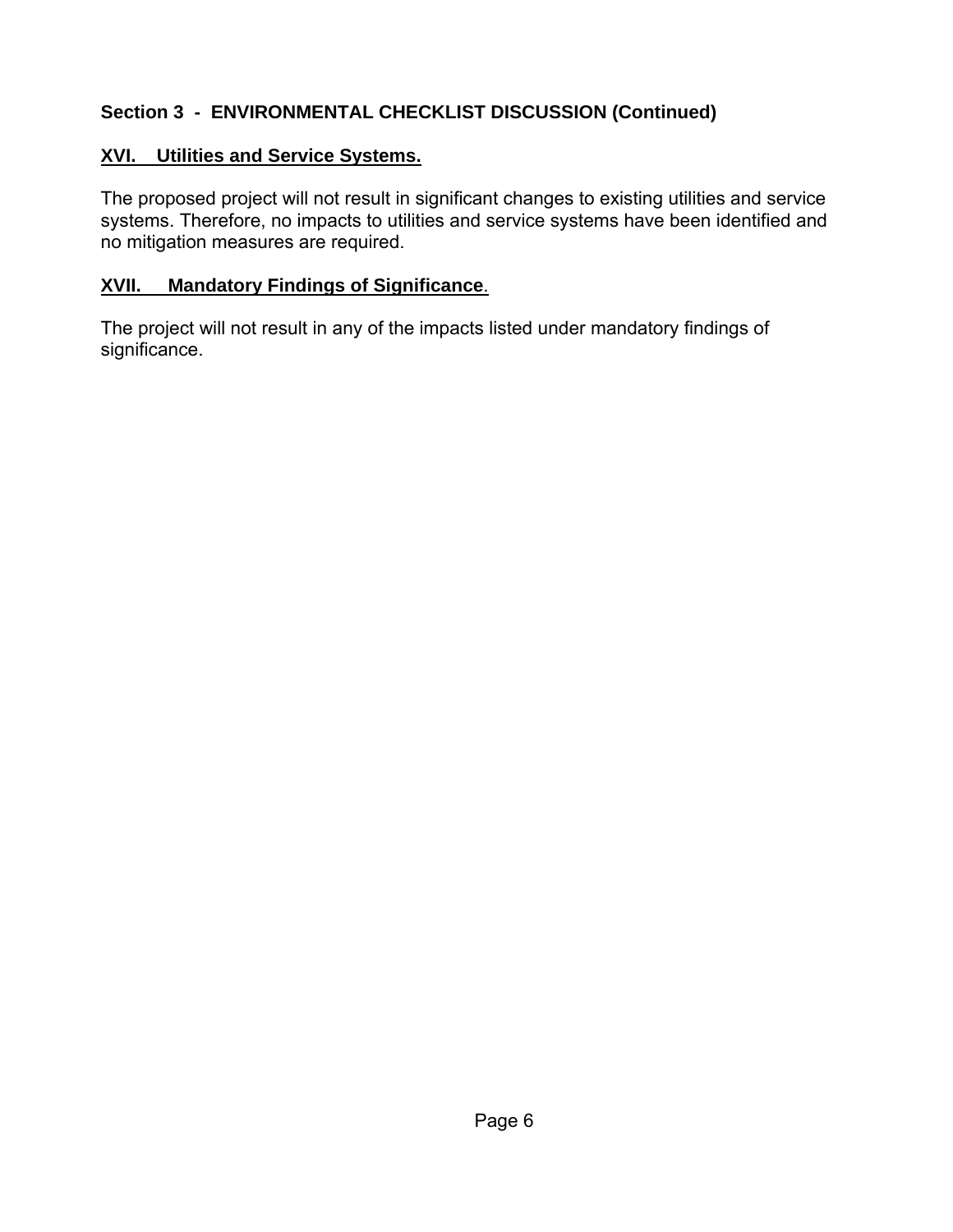#### **SECTION 4 PROPOSED MITIGATED NEGATIVE DECLARATION PURSUANT TO THE TITLE 14, CALIFORNIA CODE OF REGULATIONS SECTION 15000, et seq.**

**PROJECT TITLE:** Old Ducey's Cove Stream Channel Armoring Project

**LEAD AGENCY:** Central Valley Regional Water Quality Control Board

**APPLICANT:** Bass Lake Boat Owners Dock Association

### **PROJECT DESCRIPTION:**

The Bass Lake Boat Owners Dock Association (hereinafter Discharger) will backfill approximately 50 feet of eroded channel bank within the lakebed and subsequently armor the filled bank with approximately 35 cubic yards of rock riprap to prevent future erosion. Soil excavated from the lakebed downstream from the project area will be used to backfill the channel bank. Pacific Gas & Electric, owner of the lake, approves the current project and is requiring the Discharger to enter into a maintenance agreement to maintain the riprap once the channel has been armored.

#### **PROJECT LOCATION:**

The project site is located in the lakebed of Bass Lake, County of Madera, State of California, in the area known as Old Ducey's Cove.

#### **MITIGATION MEASURES:**

This subsection includes the full text of project-specific mitigation measures identified in the Initial Study/Proposed Mitigated Negative Declaration.

### **Aesthetics**

The area to be riprapped has been minimized by amendments to the original project.

The riprap will conform to PG & E requirements and will be similar to other shore erosion riprap projects constructed around the lake. Riprap material is to consist of rocks only and shall not contain any dirt or spoils.

The Discharger will be required to maintain the riprap areas in a "good and safe condition," pursuant to the Discharger's agreement with PG & E.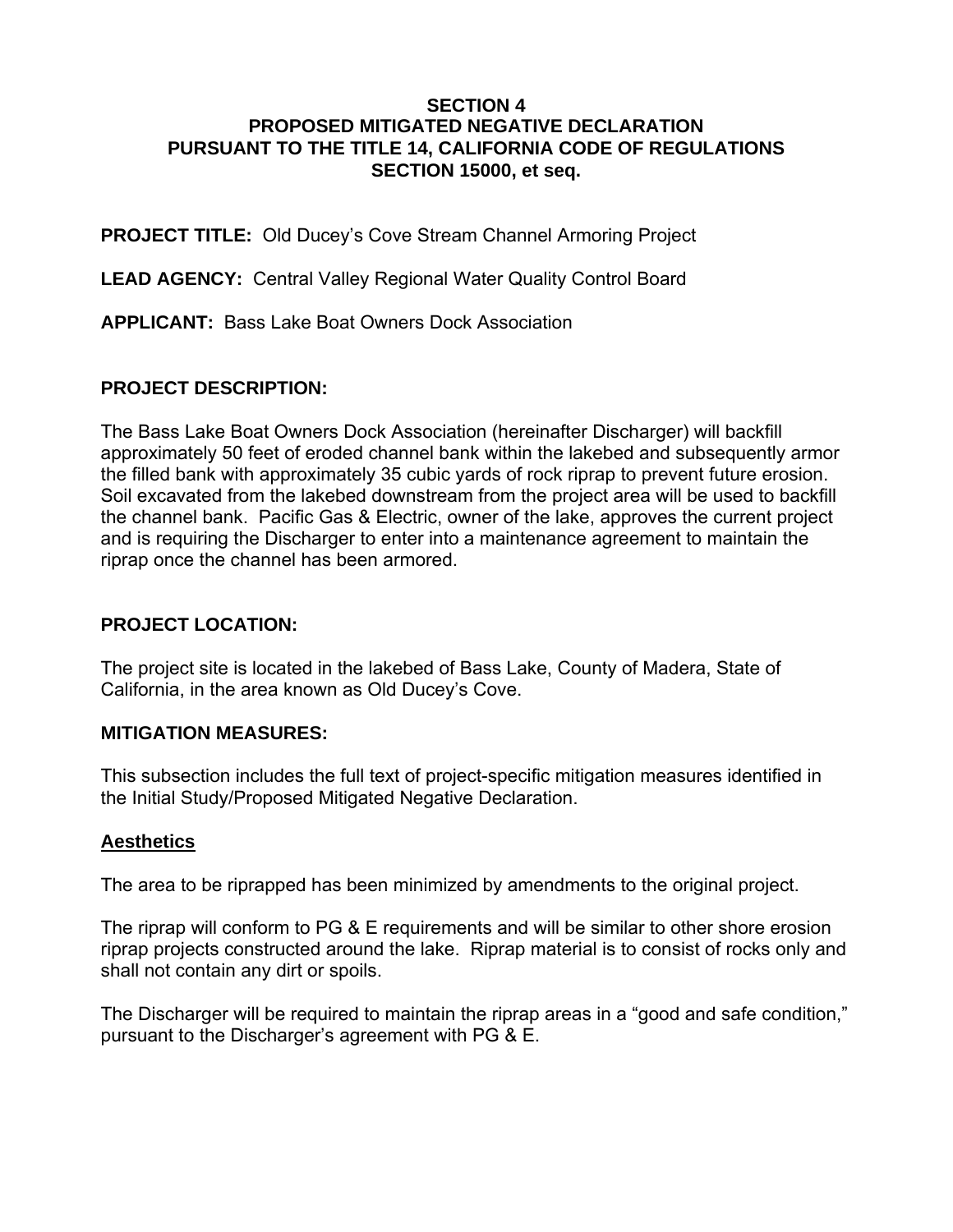# **Section 4 - NEGATIVE DECLARATION (Continued)**

#### **Biological Resources**

To prevent negative impact to reproductive success of bald eagles and other protected bird species, the project proponent has agreed to limit construction activities to the nonbreeding season. The Water Quality Certification for the project will prohibited construction during the bird breeding season, defined as February 1 through September 15.

#### **Water**

To reduce the potential for increases for turbidity in the lake, the project will be conducted when the lake level is well below the project area. Fill soil will be compacted and covered with rock riprap to limit the impact.

The Discharger must install and maintain the riprap according to the terms and conditions in the attached PG&E riprap agreement. The Agreement specifically requires the Discharger to:

- 1. Consult with PG & E prior to commencing any installation and maintenance activity.
- 2. Submit a detailed work plan to PG & E which describes in detail the project's schedule, nature, scope, location and purpose.
- 3. Not commence the installation of riprap until the lake is substantially below the project level.
- 4. Remove any excavated material from the lakebed.

The Clean Water Act Section 401 water quality certification issued by the Regional Water Board, for the proposed project, will include the following technical conditions which must be complied with by the Discharger:

- 1. Activities shall not cause oils, greases or other materials to form a visible film or coating on the water surface or on objects in the receiving waters.
- 2. Activities shall not cause oils, greases, floating material (liquids, solids, foams, and scums) or suspended material to create a nuisance or adversely affect beneficial uses.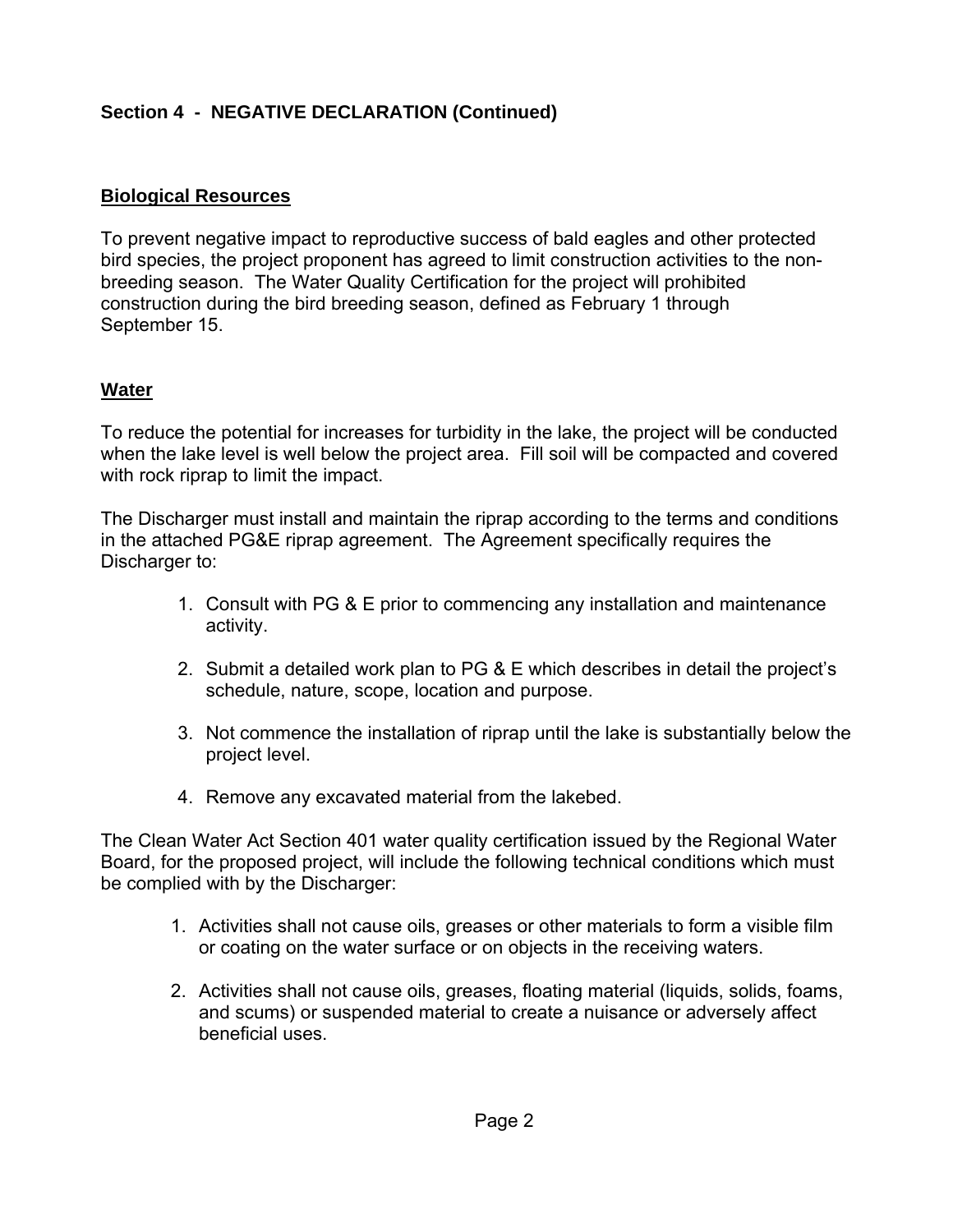# **Section 4 - NEGATIVE DECLARATION (Continued)**

- 3. Activities shall not cause petroleum products or hazardous materials to be placed or stored in any surface waters, or anywhere they may discharge to surface waters.
- 4. Except for activities permitted by the U.S. Army Corps of Engineers (Corps) under Section 404 of the Clean Water Act, soil, silt, or other organic or earthen materials shall not be placed where such materials could pass into surface waters or surface water drainage courses, and adversely affect beneficial uses.
- 5. Activities shall not cause changes in turbidity that cause nuisance or adversely affect beneficial uses. Increases in turbidity attributable to controllable water quality factors shall not exceed the following limits:
	- a. Where natural turbidity is between 0 and 5 Nephelometric Turbidity Units (NTUs), increases shall not exceed 1 NTU.
	- b. Where natural turbidity is between 5 and 50 NTUs, increases shall not exceed 20 percent.
	- c. Where natural turbidity is equal to or between 50 and 100 NTUs, increases shall not exceed 10 NTUs.
	- d. Where natural turbidity is greater than 100 NTUs, increases shall not exceed 10 percent.
- 6. Activities shall not cause the normal ambient pH to fall below 6.5, exceed 8.3, or change by more than 0.3 units.
- 7. Diverted stream flow energy must be dissipated, to the extent necessary, such that no erosion of the streambed results. Other BMPs must be employed as necessary to prevent downstream sedimentation.
- 8. All areas disturbed by project activities shall be protected from washout or erosion.
- 9. The Discharger shall notify the Regional Water Board immediately if any of the above conditions are violated, along with a description of measures it is taking to remedy the violation.

# **Noise**

Madera County allows construction noise only during the period from half an hour prior to sunrise to half an hour after sunset. Project activity will be restricted to this time period.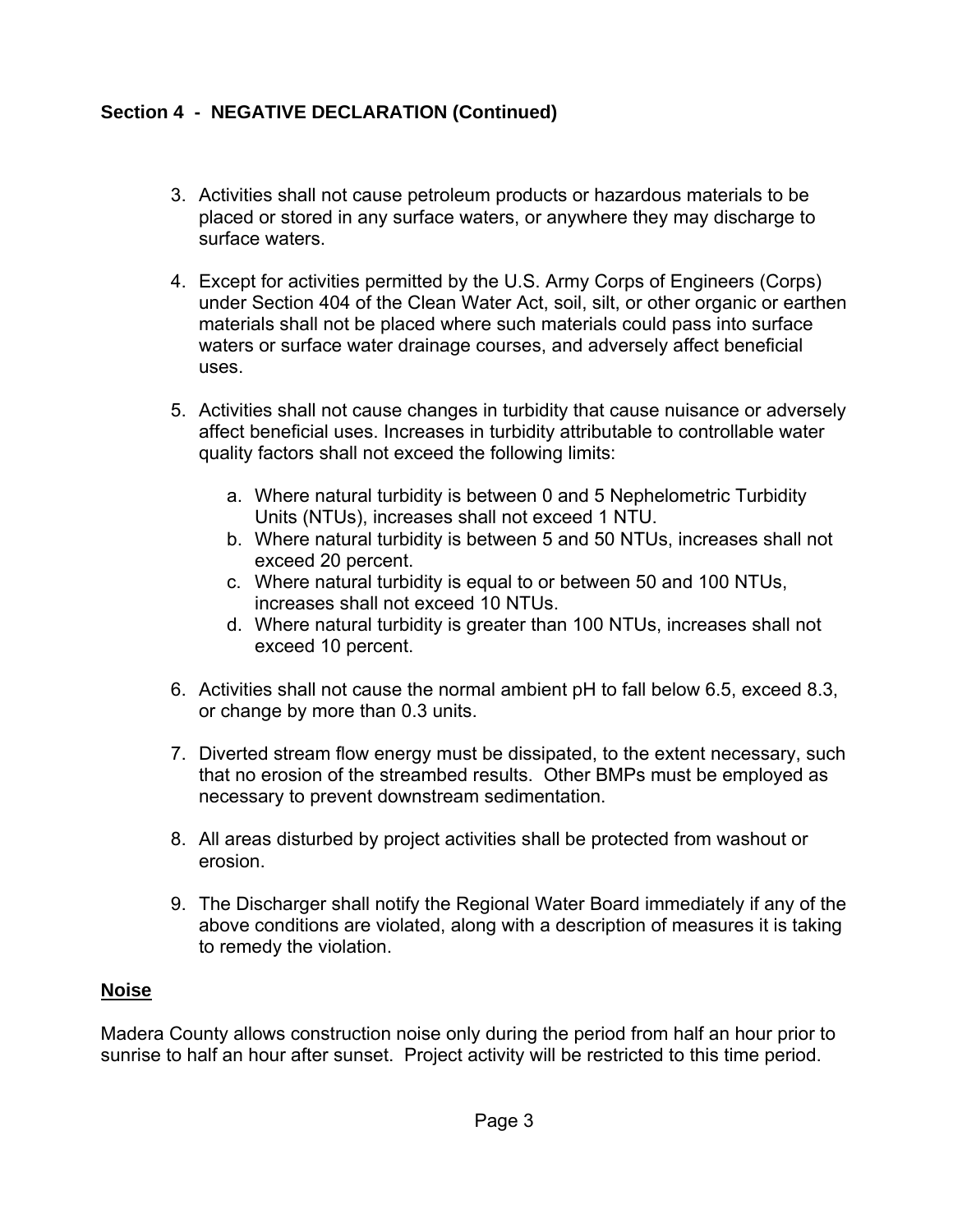### **Section 4 - NEGATIVE DECLARATION (Continued)**

#### **FINDING:**

Based on the Initial Study prepared for the project, the California Regional Water Quality Control Board, Central Valley Region, has determined that potential project impacts on the environment would be mitigated to a less than significant level through incorporation of mitigation measures and therefore, the preparation of an Environmental Impact Report is not required. A copy of the Initial Study is attached.

California Regional Water Quality Control Board Central Valley Region 1685 E Street, Fresno, CA 93726 (559) 445-5116

 *Original Signed by: 17 December 2009* 

 $\mathcal{L}=\mathcal{L}=\mathcal{L}=\mathcal{L}=\mathcal{L}=\mathcal{L}=\mathcal{L}=\mathcal{L}=\mathcal{L}=\mathcal{L}=\mathcal{L}=\mathcal{L}=\mathcal{L}=\mathcal{L}=\mathcal{L}=\mathcal{L}=\mathcal{L}=\mathcal{L}=\mathcal{L}=\mathcal{L}=\mathcal{L}=\mathcal{L}=\mathcal{L}=\mathcal{L}=\mathcal{L}=\mathcal{L}=\mathcal{L}=\mathcal{L}=\mathcal{L}=\mathcal{L}=\mathcal{L}=\mathcal{L}=\mathcal{L}=\mathcal{L}=\mathcal{L}=\mathcal{L}=\mathcal{$ 

LONNIE WASS Date Supervising Engineer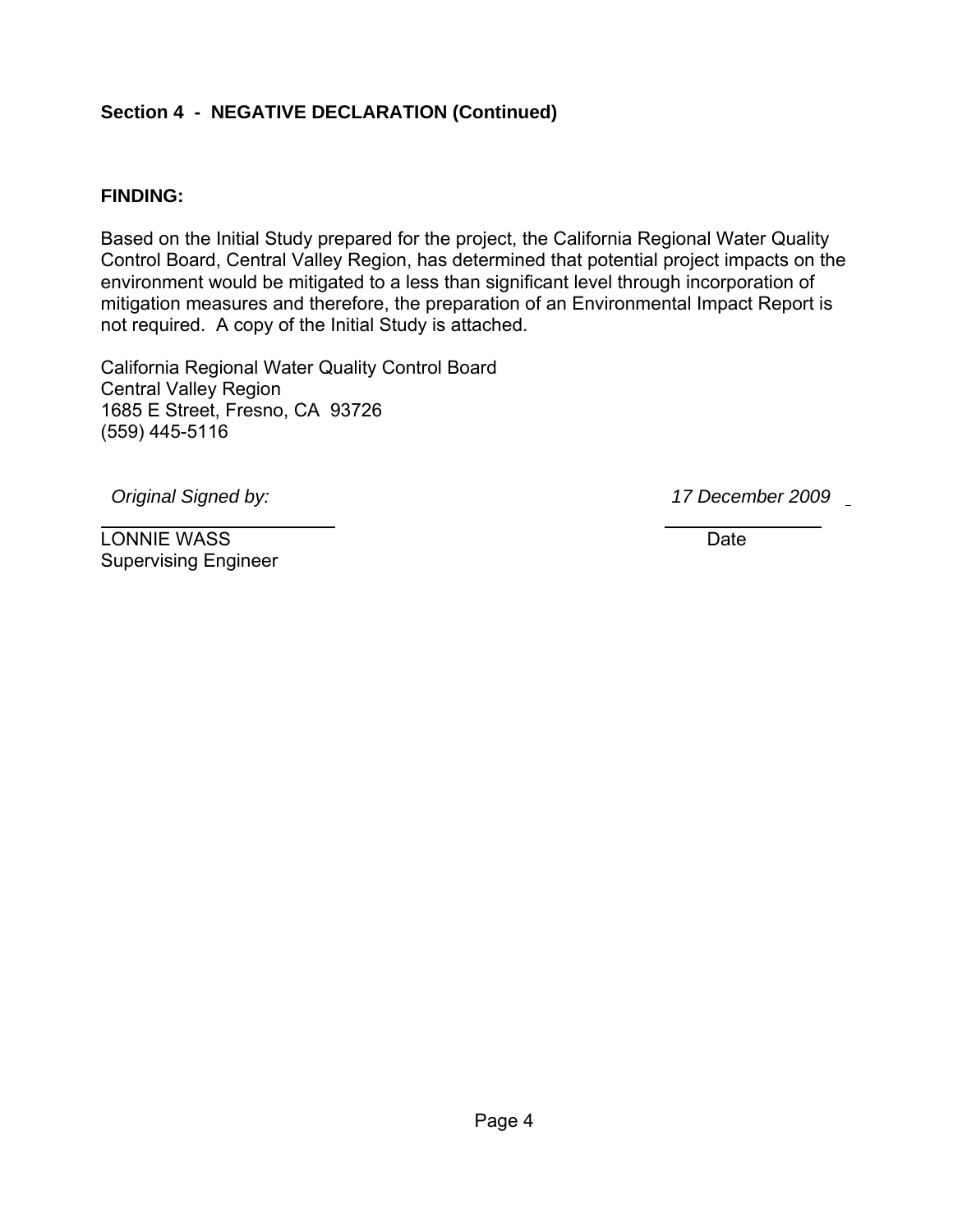### **SECTION 5**

**MAPS**

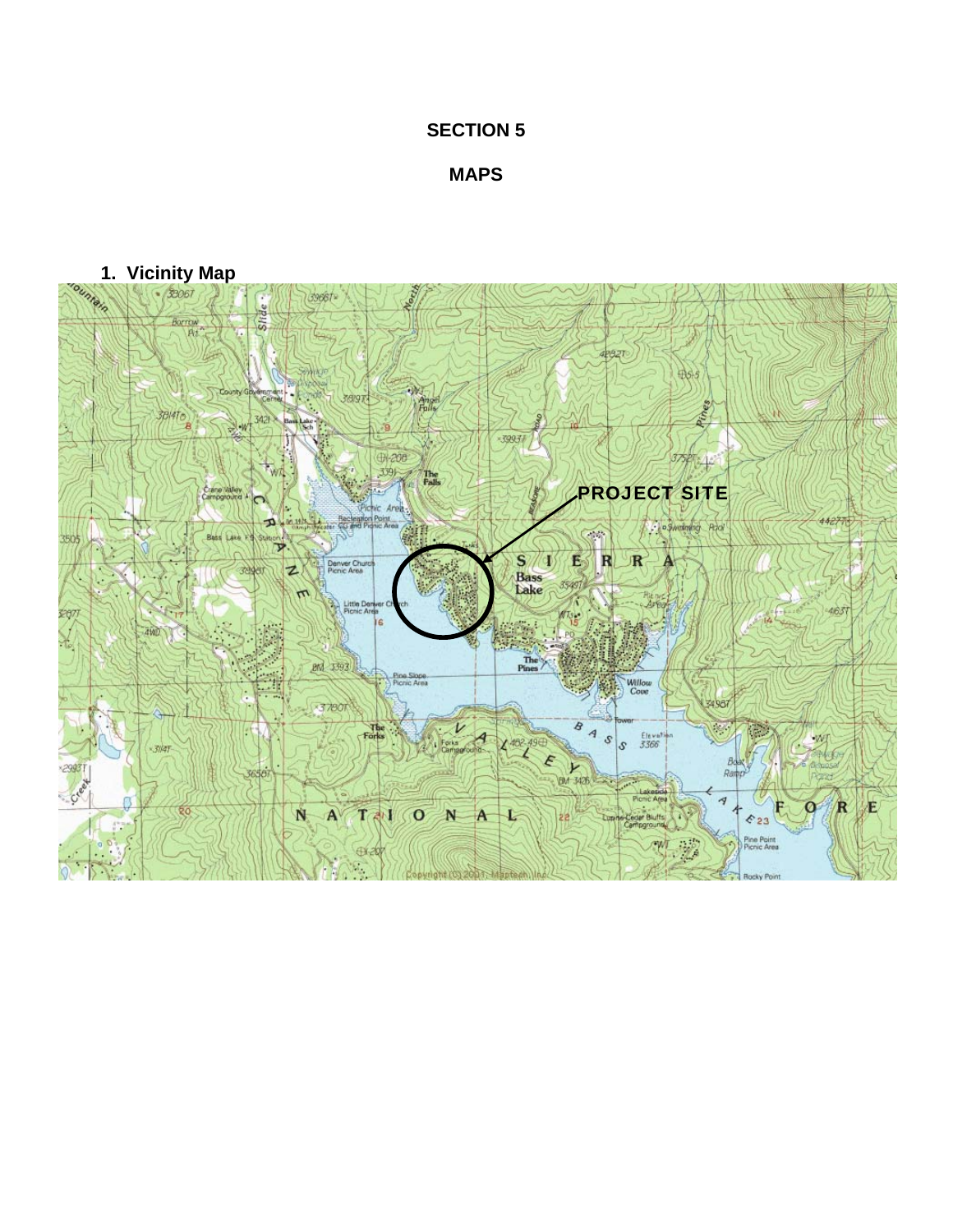# **2. Site Map**

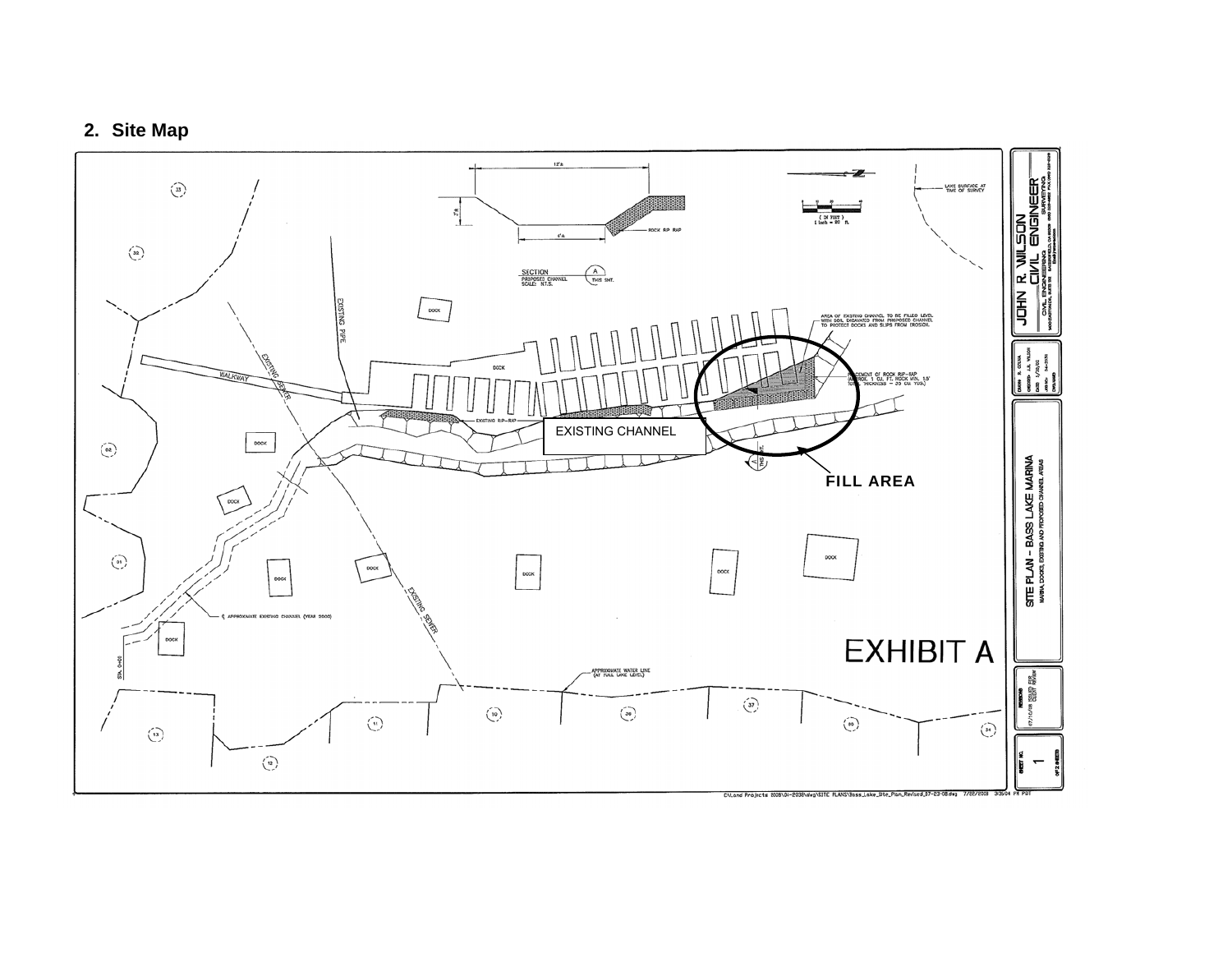#### **SECTION 6 Notice of Completion**

| Form A<br>Notice of Completion & Environmental Document Transmittal                                                                                                        |                                         |                                                       |                                |                                        |
|----------------------------------------------------------------------------------------------------------------------------------------------------------------------------|-----------------------------------------|-------------------------------------------------------|--------------------------------|----------------------------------------|
| <i>Mail to:</i> State Clearinghouse, P. O. Box 3044, Sacramento, CA 95812-3044 (916) 445-0613<br>For Hand Delivery/Street Address: 1400 Tenth Street, Sacramento, CA 95814 |                                         |                                                       |                                | SCH # 2009101025                       |
| Old Ducey's Cove Stream Channel Armoring                                                                                                                                   |                                         |                                                       |                                |                                        |
| Project Title:                                                                                                                                                             |                                         |                                                       |                                |                                        |
| Lead Agency: Central Valley Regional Water Quality Control Board                                                                                                           |                                         |                                                       | Debra Bates<br>Contact Person: |                                        |
| Mailing Address: 1685 E Street                                                                                                                                             |                                         | Phone:                                                | 559-445-6281                   |                                        |
| City: Fresno                                                                                                                                                               | Zip: 93706                              | County:                                               | Fresno                         |                                        |
| Project Location:                                                                                                                                                          |                                         |                                                       |                                |                                        |
| County: Madera                                                                                                                                                             | City/Nearest Community: Bass Lake       |                                                       |                                | $Total \, \text{A} \, \text{C}$        |
| 37 19' 24" N 119 34' 62" W<br>Cross Streets: _                                                                                                                             |                                         |                                                       |                                | Zip Code:                              |
| Section:                                                                                                                                                                   |                                         |                                                       |                                |                                        |
| Within 2 Miles:                                                                                                                                                            |                                         |                                                       |                                |                                        |
|                                                                                                                                                                            |                                         |                                                       |                                |                                        |
| Document Type:                                                                                                                                                             |                                         |                                                       |                                |                                        |
| $CEQA: \Box NOP$<br>$\Box$ Draft EIR                                                                                                                                       |                                         | $NEPA: \Box$ NOI                                      |                                | Other: $\Box$ Joint Document           |
| □ Early Cons<br>$\Box$ Supplement to EIR (Note prior SCH # below)                                                                                                          |                                         | $\square$ EA                                          |                                | □ Final Document                       |
| $\Box$ Subsequent EIR (Note prior SCH # below)<br>$\Box$ Neg Dec                                                                                                           |                                         | $\Box$ Draft EIS                                      |                                | $\Box$ Other                           |
|                                                                                                                                                                            |                                         | $\square$ FONSI                                       |                                |                                        |
| <b>Local Action Type:</b>                                                                                                                                                  |                                         |                                                       |                                |                                        |
| □ General Plan Update<br>□ Specific Plan                                                                                                                                   |                                         | □ Rezone                                              |                                | □ Annexation                           |
| □ General Plan Amendment □ Master Plan                                                                                                                                     |                                         | □ Prezone                                             |                                | $\Box$ Redevelopment                   |
| □ General Plan Element                                                                                                                                                     | □ Planned Unit Development □ Use Permit |                                                       |                                | □ Coastal Permit                       |
| □ Community Plan<br>□ Site Plan                                                                                                                                            |                                         | $\Box$ Land Division (Subdivision, etc.) $\Box$ Other |                                |                                        |
| <b>Development Type:</b>                                                                                                                                                   |                                         |                                                       |                                |                                        |
| □ Residential: Units________ Acres__                                                                                                                                       |                                         | $\Box$ Water Facilities: Type                         |                                | MGD                                    |
| Sq.ft.__________ Acres__________ Employees________<br>$\Box$ Office:                                                                                                       |                                         | □ Transportation:                                     | Type                           |                                        |
| □ Commercial: Sq.ft. ________ Acres_________ Employees________                                                                                                             |                                         | $\Box$ Mining:                                        | Mineral                        |                                        |
| Sq.ft. ________ Acres_________ Employees_______<br>$\Box$ Industrial:<br>□ Educational                                                                                     |                                         | $\square$ Power:                                      | Type                           | MW                                     |
| <b>Boat Dock</b><br>⊠ Recreational                                                                                                                                         |                                         |                                                       |                                |                                        |
|                                                                                                                                                                            |                                         | $\Box$ Other:                                         |                                |                                        |
| Project Issues Discussed in Document:                                                                                                                                      |                                         |                                                       |                                |                                        |
| <b>X</b> Aesthetic/Visual<br>$\Box$ Fiscal                                                                                                                                 | 区 Recreation/Parks                      |                                                       |                                | □ Vegetation                           |
| X Agricultural Land<br>□ Flood Plain/Flooding                                                                                                                              |                                         | □ Schools/Universities                                |                                | <b>X</b> Water Quality                 |
| <b>X</b> Air Quality<br>□ Forest Land/Fire Hazard                                                                                                                          | □ Septic Systems                        |                                                       |                                | □ Water Supply/Groundwater             |
| X Archeological/Historical X Geologic/Seismic                                                                                                                              |                                         | □ Sewer Capacity                                      |                                | □ Wetland/Riparian                     |
| <b>X</b> Biological Resources<br><b>X</b> Minerals<br>□ Coastal Zone<br><b>X</b> Noise                                                                                     |                                         | □ Soil Erosion/Compaction/Grading                     |                                | $\Box$ Growth Inducement<br>X Land Use |
| □ Drainage/Absorption<br>⊠ Population/Housing Balance ⊠ Toxic/Hazardous                                                                                                    |                                         | □ Solid Waste                                         |                                | □ Cumulative Effects                   |
| □ Economic/Jobs<br>X Public Services/Facilities                                                                                                                            |                                         | X Traffic/Circulation                                 |                                | $\Box$ Other                           |
| Present Land Use/Zoning/General Plan Designation:                                                                                                                          |                                         |                                                       |                                |                                        |
| Lakebed                                                                                                                                                                    |                                         |                                                       |                                |                                        |
|                                                                                                                                                                            |                                         |                                                       |                                |                                        |

Project Description: (please use a separate page if necessary)

The project will backfill and armor with riprap, approximately 30 linear feet of eroded channel bank in the Bass Lake lakebed. The channel contains Dogwood Creek during the periods when the lake is drawn down for the winter. The area is underwater when the lake is full.

Note: The State Clearinghouse will assign identification numbers for all new projects. If a SCH number already exists for a project (e.g. Notice of Preparation or previous draft document) please fill in.

September 2005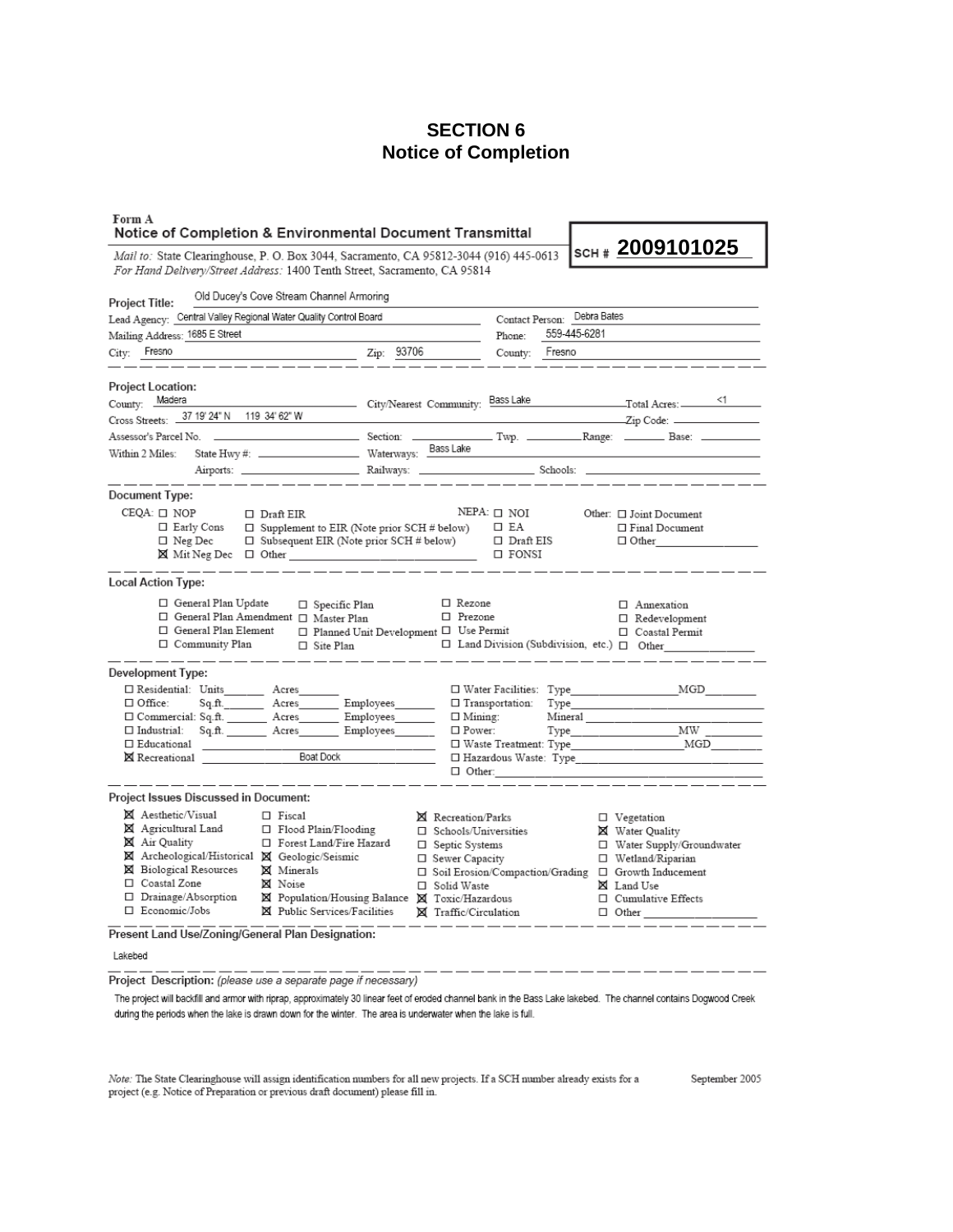#### **Reviewing Agencies Checklist**

Lead Agencies may recommend State Clearinghouse distribution by marking agencies below with and "X". If you have already sent your document to the agency please denote that with an "S".

| Χ<br>Air Resources Board                | Office of Emergency Services                       |  |  |
|-----------------------------------------|----------------------------------------------------|--|--|
| Χ<br>Boating & Waterways, Department of | Office of Historic Preservation                    |  |  |
| California Highway Patrol               | Parks & Recreation                                 |  |  |
| Caltrans District #                     | Pesticide Regulation, Department of                |  |  |
| Caltrans Division of Aeronautics        | Public Utilities Commission                        |  |  |
| Caltrans Planning                       | Reclamation Board                                  |  |  |
| Coachella Valley Mountains Conservancy  | Regional WQCB #                                    |  |  |
| Coastal Commission                      | Resources Agency                                   |  |  |
| Colorado River Board Commission         | S.F. Bay Conservation & Development Commission     |  |  |
| Conservation, Department of             | San Gabriel & Lower Los Angeles Rivers & Mountains |  |  |
| Corrections, Department of              | Conservancy                                        |  |  |
| Delta Protection Commission             | San Joaquin River Conservancy                      |  |  |
| Education, Department of                | Santa Monica Mountains Conservancy                 |  |  |
| Office of Public School Construction    | State Lands Commission                             |  |  |
| Energy Commission                       | SWRCB: Clean Water Grants                          |  |  |
| X<br>Fish & Game Region # $\frac{6}{5}$ | X SWRCB: Water Quality                             |  |  |
| Food & Agriculture, Department of       | SWRCB: Water Rights                                |  |  |
| Forestry & Fire Protection              | Tahoe Regional Planning Agency                     |  |  |
| General Services, Department of         | Toxic Substances Control, Department of            |  |  |
| Health Services, Department of          | Water Resources, Department of                     |  |  |
| Housing & Community Development         | Other Madera County Planning Department            |  |  |
| Integrated Waste Management Board       | X Other Pacific Gas and Electric                   |  |  |
| Native American Heritage Commission     |                                                    |  |  |

Local Public Review Period (to be filled in by lead agency)

| Starting Date 10/5/2009                                                                                                                                                                                                        | Ending Date 11/5/2009                                                                    |  |
|--------------------------------------------------------------------------------------------------------------------------------------------------------------------------------------------------------------------------------|------------------------------------------------------------------------------------------|--|
| Lead Agency (Complete if applicable):                                                                                                                                                                                          | Applicant: Bass Lake Boat Owners Dock Association                                        |  |
|                                                                                                                                                                                                                                | Address: PO Box 488<br>Address: <u>FU BOX 488</u><br>City/State/Zip: Bass Lake, CA 93604 |  |
| Address: No. 2014 19:30 Address: No. 2014 19:30 Address: No. 2014 19:30 Address: No. 2014 19:30 Address: No. 2014 19:30 Address: No. 2014 19:30 Address: No. 2014 19:30 Address: No. 2014 19:30 Address: No. 2014 19:30 Addres |                                                                                          |  |
|                                                                                                                                                                                                                                | Phone: (559) 642-3991                                                                    |  |
|                                                                                                                                                                                                                                |                                                                                          |  |
|                                                                                                                                                                                                                                |                                                                                          |  |
| Signature of Lead Agency Representative                                                                                                                                                                                        | ORIGINAL SIGNED BY LONNIE M WASS<br>5 OCT 2009<br>Date                                   |  |

Authority cited: Section 21083 and 21087, Public Resources Code. Reference: Section 21161, Public Resources Code.

#### $\rm continued$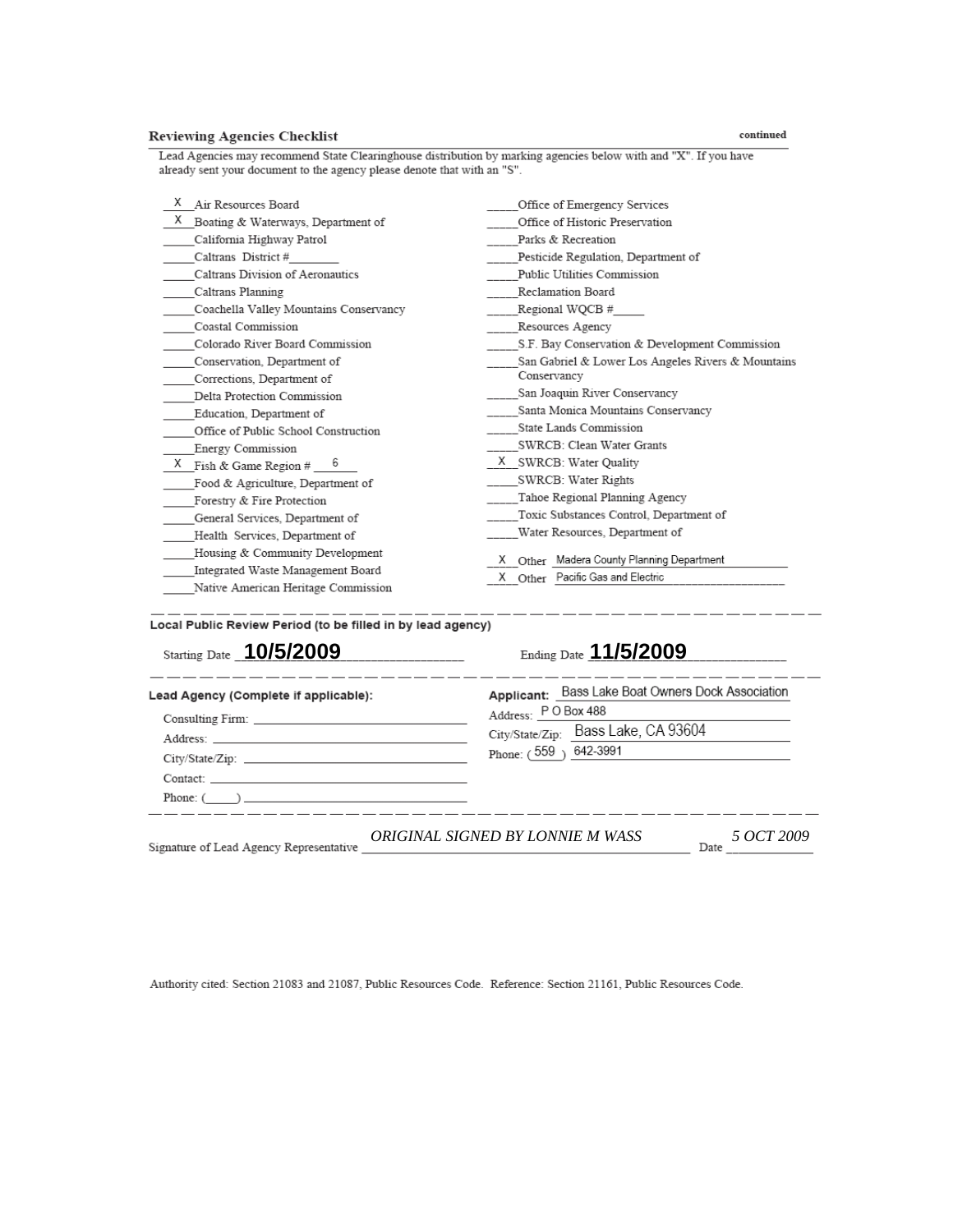#### **SECTION 7**

#### **COMMENTS/ RESPONSES**

- **1. Dept of Fish and Game, 20 October 2009 letter**
- **2. Central Valley Water Board, 28 October 2009 response to 20 October letter**
- **3. Philip and Beverly Fleming, 1 November 2009 letter**
- **4. Central Valley Water Board, 9 November 2009 response to 1 November letter**